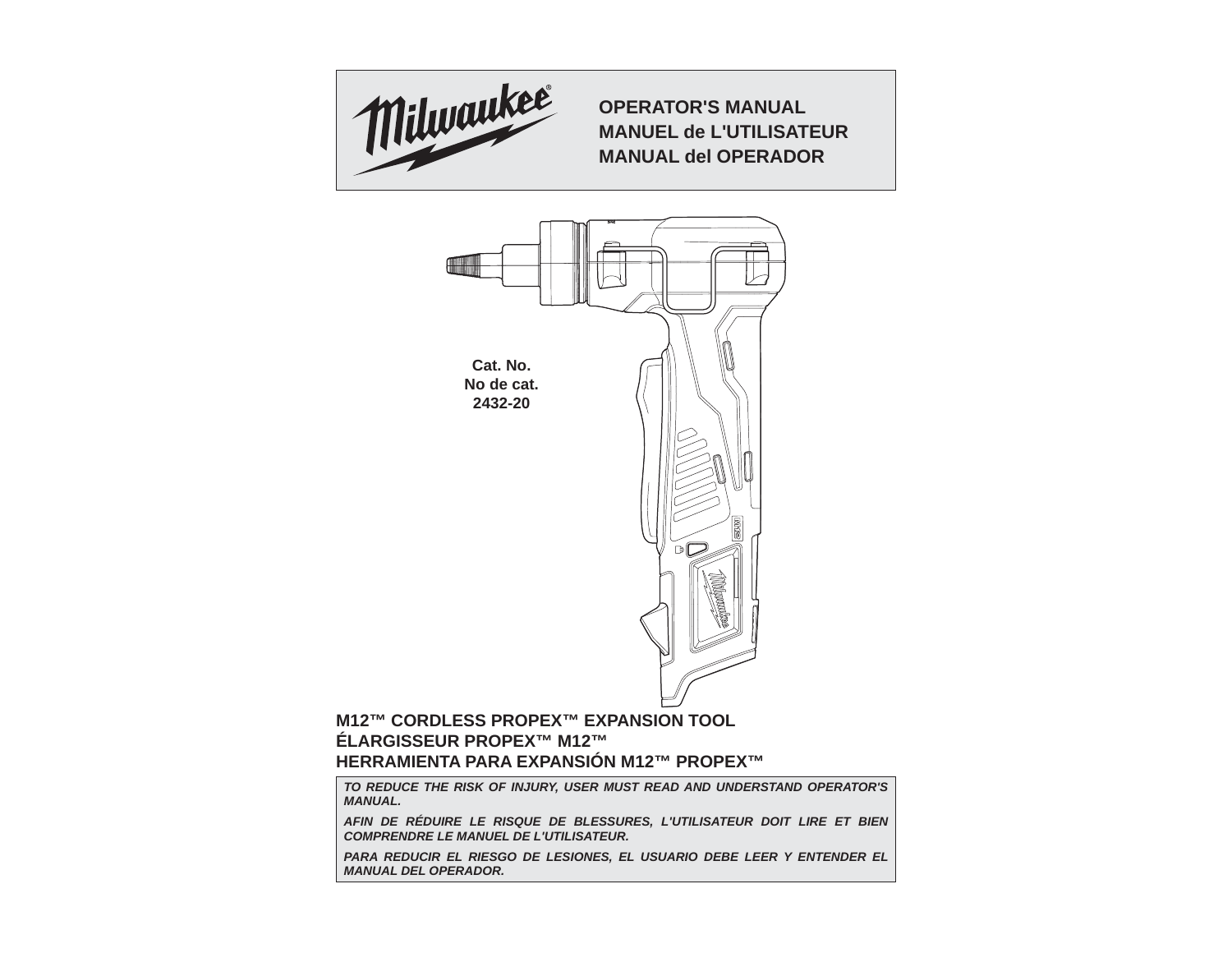# *GENERAL POWER TOOL SAFETY WARNINGS*

*WARNING READ ALL SAFETY WARNINGS AND ALL INSTRUCTIONS.*  **Failure to follow the warnings and instructions may result in electric shock, fire and/or serious injury.** *Save all warnings and instructions for future reference.* **The term "power tool" in the warnings refers to your mains-operated (corded) power tool or battery-operated (cordless) power tool.**

### *WORK AREA SAFETY*

**• Keep work area clean and well lit.** Cluttered or dark areas invite accidents.

 **• Do not operate power tools in explosive atmospheres, such as in the presence of fl ammable liquids, gases or dust.** Power tools create sparks which may ignite the dust or fumes.

**• Keep children and bystanders away while operating a power tool.** Distractions can cause you to lose control.

# *ELECTRICAL SAFETY*

**• Power tool plugs must match the outlet. Never modify the plug in any way. Do not use any adapter plugs with earthed (grounded) power tools.** Unmodified plugs and matching outlets will reduce risk of electric shock.

 **• Avoid body contact with earthed or grounded surfaces such as pipes, radiators, ranges and refrigerators.** There is an increased risk of electric shock if your body is earthed or grounded.

**• Do not expose power tools to rain or wet conditions.** Water entering a power tool will increase the risk of electric shock.

**• Do not abuse the cord. Never use the cord for carrying, pulling or unplugging the power tool. Keep cord away from heat, oil, sharp edges or moving parts.** Damaged or entangled cords increase the risk of electric shock.

 **• When operating a power tool outdoors, use an extension cord suitable for outdoor use.** Use of a cord suitable for outdoor use reduces the risk of electric shock.

**• If operating a power tool in a damp location is unavoidable, use a residual current device (RCD) protected supply.** Use of an RCD reduces the risk of electric shock.

# *PERSONAL SAFETY*

**• Stay alert, watch what you are doing and use common sense when operating a power tool. Do not use a power tool while you are tired or under the infl uence of drugs, alcohol or medication.** A moment of inattention while operating power tools may result in serious personal injury.

**• Use personal protective equipment. Always wear eye protection.** Protective equipment such as dust mask, non-skid safety shoes, hard hat, or hearing protection used for appropriate conditions will reduce personal injuries.

**• Prevent unintentional starting. Ensure the switch is in the off-position before connecting to power source and/or battery pack, picking up or carrying the tool.** Carrying power tools with your finger on the switch or energising power tools that have the switch on invites accidents.

**• Remove any adjusting key or wrench before turning the power tool on.** A wrench or a key left attached to a rotating part of the power tool may result in personal injury.

**• Do not overreach. Keep proper footing and balance at all times.** This enables better control of the power tool in unexpected situations.

**• Dress properly. Do not wear loose clothing or jewellery. Keep your hair, clothing and gloves away from moving parts.** Loose clothes, jewellery or long hair can be caught in moving parts.

**• If devices are provided for the connection of dust extraction and collection facilities, ensure these are connected and properly used.** Use of dust collection can reduce dust-related hazards.

#### *POWER TOOL USE AND CARE*

**• Do not force the power tool. Use the correct power tool for your application.** The correct power tool will do the job better and safer at the rate for which it was designed.

**• Do not use the power tool if the switch does not turn it on and off.** Any power tool that cannot be controlled with the switch is dangerous and must be repaired.

**• Disconnect the plug from the power source and/or the battery pack from the power tool before making any adjustments, changing accessories, or storing power tools.** Such preventive safety measures reduce the risk of starting the power tool accidentally.

**• Store idle power tools out of the reach of children and do not allow persons unfamiliar with the power tool or these instructions to operate the power tool.** Power tools are dangerous in the hands of untrained users.

**• Maintain power tools. Check for misalignment or binding of moving parts, breakage of parts and any other condition that may affect the power tool's operation. If damaged, have the power tool repaired before use.** Many accidents are caused by poorly maintained power tools.

**• Keep cutting tools sharp and clean.** Properly maintained cutting tools with sharp cutting edges are less likely to bind and are easier to control.

**• Use the power tool, accessories and tool bits etc., in accordance with these instructions, taking into account the working conditions and the work to be performed.** Use of the power tool for operations different from those intended could result in a hazardous situation.

#### *BATTERY TOOL USE AND CARE*

**• Recharge only with the charger specified by the manufacturer.** A charger that is suitable for one type of battery pack may create a risk of fire when used with another battery pack.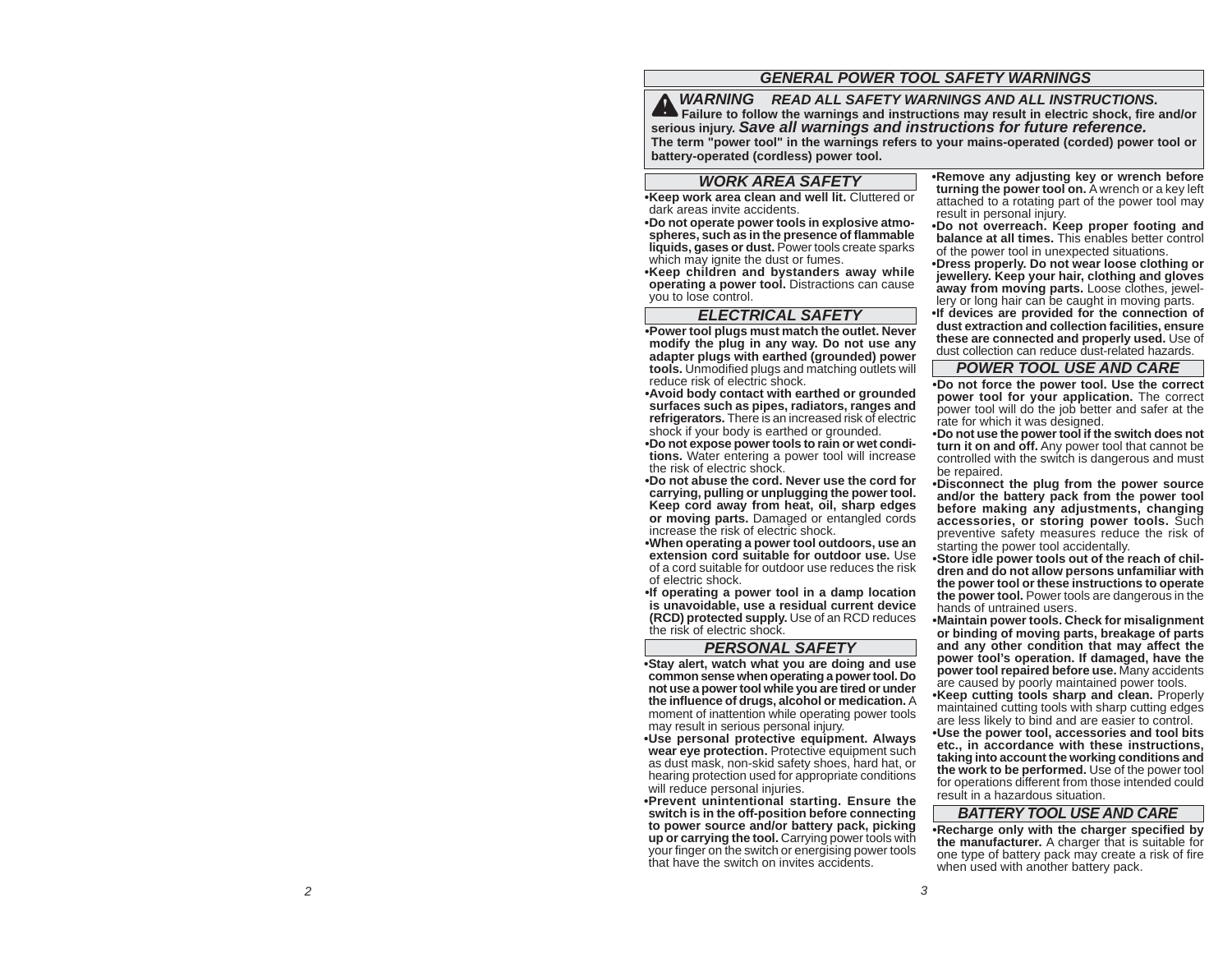**• Use power tools only with specifi cally designated battery packs.** Use of any other battery packs may create a risk of injury and fire.

**• When battery pack is not in use, keep it away from other metal objects like paper clips, coins, keys, nails, screws, or other small metal objects that can make a connection from one terminal to another.** Shorting the battery terminals together may cause burns or a fire.

**• Under abusive conditions, liquid may be ejected from the battery; avoid contact. If contact accidentally occurs, fl ush with water. If liquid contacts eyes, additionally seek medical help.**  Liquid ejected from the battery may cause irritation or burns.

### *SERVICE*

**• Have your power tool serviced by a qualifi ed repair person using only identical replacement parts.** This will ensure that the safety of the power tool is maintained.

*SPECIFIC SAFETY RULES*

**• Use tool only to expand PEX-a material.** Other materials may split or crack, causing leaking.

**• Store tool with expander head installed** to protect expander cone from damage.

**• Keep fi ngers away from expander head during use.** When expander head contracts, pinching can occur.

 **• Maintain labels and nameplates.** These carry important information. If unreadable or missing, contact a *MILWAUKEE* service facility for a free replacement.

**• WARNING:** Some dust created by power sanding, sawing, grinding, drilling, and other construction activities contains chemicals known to cause cancer, birth defects or other reproductive harm. Some examples of these chemicals are:

•lead from lead-based paint

- •crystalline silica from bricks and cement and other masonry products, and
- arsenic and chromium from chemically-treated lumber.

 Your risk from these exposures varies, depending on how often you do this type of work. To reduce your exposure to these chemicals: work in a well ventilated area, and work with approved safety equipment, such as those dust masks that are specially designed to filter out microscopic particles.

|          | <b>SPECIFICATIONS</b> |                               |                                                                 |                                                      |  |  |  |
|----------|-----------------------|-------------------------------|-----------------------------------------------------------------|------------------------------------------------------|--|--|--|
| Cat. No. |                       | Volts DC   Max PEX-A Diameter | <b>Expander Heads</b>                                           | Lubricant                                            |  |  |  |
| 2432-20  | 12                    | $3/8" - 1"$                   | 3/8" - 1" <i>MILWAUKEE</i> M12™<br>ProPEX™ or Uponor Standard I | <b>Expander Cone</b><br>Grease<br>Cat.No. 49-08-2400 |  |  |  |



*FUNCTIONAL DESCRIPTION*

1. Expander head 2. Trigger 3. Trigger lock 4. LED5. Fuel gauge 6. Belt hook7. Expander cone

43) (

5

2

6

1

# *ASSEMBLY*

*WARNING* Recharge only with the char**ger specifi ed for the battery. For specifi c charging instructions, read the operator's manual supplied with your charger and battery.**

#### **Inserting/Removing the Battery**

To **remove** the battery, push in the release buttons and pull the battery pack away from the tool. To **insert** the battery, slide the pack into the body of the tool. Make sure it latches securely into place.

#### **Changing Expander Heads**

To **remove** an expander head, unscrew from tool counterclockwise.

 To **install** an expander head, screw onto tool clockwise. Hand tighten securely. Do not over tighten. The expander head must fit snuggly against the shoulder of the tool.

# *OPERATION*

*WARNING* Always remove battery **pack before changing or removing accessories. Only use accessories specifically recommended for this tool. Others may be hazardous.**

*WARNING* To reduce the risk of injury, **wear safety goggles or glasses with side shields.**

#### **Fuel Gauge**

To determine the amount of charge left in the battery, pull the trigger. The Fuel Gauge will light up for 2-3 seconds.

 To signal the end of charge, 1 light on the fuel gauge will flash for 2-3 seconds.

#### **Trigger Lock**

To **lock**  $\theta$  the trigger, push the trigger lock from the left side of the tool. The trigger will not work while the switch is in the locked position. Lock the trigger when storing the tool and when the tool is not in use. To **unlock ι** the trigger, push the trigger lock from the right side of the tool.

*CAUTION* **Use only** *MILWAUKEE* **M12™ ProPEX™ expander heads or Uponor Standard expander heads. The use of incorrectly sized expansion heads may result in faulty connections, which could result in property damage.**

#### **Making PEX Tubing Connections** To ensure a proper connection:

- Remove the expander head and remove any dirt and debris.
- Use a clean, lint-free cloth to apply a thin coat of *MILWAUKEE* Expander Cone Grease Cat.No. 49-08-2400 to the expander cone. Do not over-lubricate.

*CAUTION* **Improper lubrication (too much or too little) may result in faulty connections, which could result in property damage.**

- Do not expand tubing beyond the tool's capacity (1").
- Pull trigger and verify that the expander head is rotating after each cycle when using *MILWAUKEE* M12™ ProPEX™ expander heads.
- 1. Cut the PEX tubing to the needed length. Use only cutters designed for PEX tubing. Make sure the cut is perpendicular to the length of the tubing.
- 2. Slide the ProPEX™ Ring over the end of the tubing until it butts aginst the ring stop. If the ring does not have a tubing  $\frac{1}{2}$  =  $\frac{1}{2}$  1/16  $\begin{array}{c} \hline \text{r} \text{ in } \text{C} \text{ in } \text{C} \text{ is the range of } \end{array}$  in the major decorrect hang of  $\begin{array}{c} \hline \text{r} \text{ in } \text{C} \text{ is the range of } \end{array}$  $-1/16"$

 *5* no more than 1/16". When using 3/8" ProPEX™, refer to "3/8" ProPEX™ Rings" for proper assembly.

3. Insert the expander head into the PEX tubing. 4. Pull the trigger. The expander head will expand,

retract, and rotate slightly in each cycle. NOTE: When Uponor

Standard expander heads are used, the head will NOT rotate automatically. Each time the segments contract, gently push



the tubing up onto the expander head and rotate 1/8 turn in either direction.

*CAUTION* **When using Uponor Standard expansion heads, properly rotate the tubing after each expansion to create even, smooth expansion marks. Not rotating the tubing may cause deep grooves and faulty connections, which could result in leaking and property damage.**

| Expansion     |                             |  |  |
|---------------|-----------------------------|--|--|
| markings      |                             |  |  |
| inside tubing |                             |  |  |
|               |                             |  |  |
| ncorrect      | ◚                           |  |  |
| Correct       | $\scriptstyle\mathtt{\sim}$ |  |  |
|               |                             |  |  |

| <b>Ring Size</b> | Number of Expansions with Ring* |
|------------------|---------------------------------|
| 3/8" PEX         | 6-7                             |
| $1/2"$ PEX       | 7-8                             |
| 5/8" PEX         | $9 - 10$                        |
| 3/4" PEX         | $11 - 12$                       |
| $1"$ PFX         | 17-18                           |

- \* Fewer or more expansions may be necessary, as influenced by weather and technique.
- 5. Continue until the tubing and ring are flush with the expander head shoulder.
- 6. Remove the tubing when the segments are contracted and release the trigger. To avoid over-expanding the tubing, do not keep tool in the expanded position with tubing in place.
- 7. Wipe excess grease from inside tubing.
- 8. Slide the tubing over the fitting until it is flush with the fitting shoulder. Connection may be tight. If unable to slide tubing over the fitting, remove from fitting and expand one additional time.
- 9. Tubing should fit tight against the fitting shoulder. If more than 1/16" gap between tubing and shoulder, cut 2" off the end of the tubing and restart procedure with a new ProPEX™ Ring.

7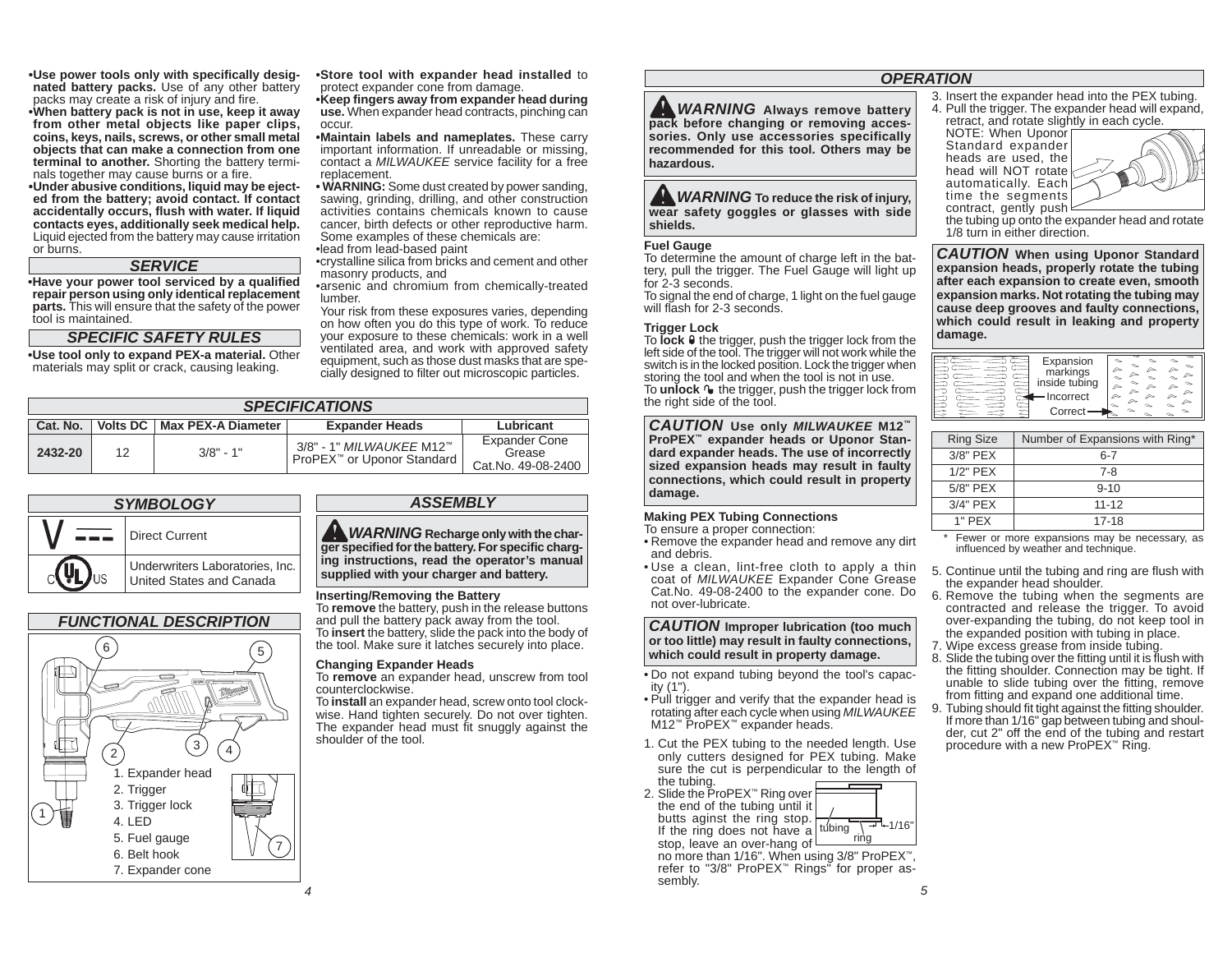#### **3/8" ProPEX™ Rings**

The 3/8" ProPEX™ Rings do not fit over 3/8" tubing without expanding the ring separately.

- 1. Place the ProPEX™ Ring on the expander head and pull the trigger to expand the ring once. 2. Remove the ring.
- 3. Flip the ring over
- 4. Place the ring on the expander head and pull the trigger to expand the ring once more.
- 5. Immediately remove the ring and slide onto the tubing.

**NOTE:** The 3/8" ProPEX™ Rings shrink faster than other size rings.

6. Continue with step 3 of "Making PEX Tubing Connections".

# **Cold-weather Use**

 Colder weather (<40°F/4°C) requires a longer contraction time and fewer expansions. Do not make ProPEX™ connections in temperatures under 5°F (-15°C).

# **Troubleshooting ProPEX™ Connections**

# If fittings will not seal, check for the following:

- *Is the expander head screwed on tightly?* Tighten the head securely.
- *Are the expander head segments bent or misaligned?* Replace expander head.
- *Are the expander head segments failing to contract between expansions?* Clean and relubricate.
- *Is the expander cone over or under lubricated?*  Clean and relubricate.
- Is the fitting damaged? Replace fitting.
- *Is the expander cone bent or damaged?* Return to <sup>a</sup>*MILWAUKEE* service facility for repair.
- *Was the expander head held in the expanded position before tubing was removed?* Cut 2" off tubing and restart process.
- *Was the tubing rotated slightly after each expansion when using an Uponor Stanard expansion head?* Cut 2" off tubing and restart process.
- *Are the tubing and ProPEX*™ *Ring clean and dry?*  Wipe dry.
- *Is grease getting into the tubing from the expander head?* Wipe grease from tubing. Clean and relubricate expander head.

If ProPEX™ Ring slides during expansion:

- *Are the tubing and ProPEX*™ *Ring clean and dry?*  Wipe clean.
- *Are your hands clean and dry?* Wipe dry oils from your hands can lubricate the tubing and ProPEX™ Ring.
- *Are you holding the ring in place?* Place your thumb against the ring and hold in place during first couple of expansions.

# *MAINTENANCE*

*WARNING* **To reduce the risk of injury, Always unplug the charger and remove the battery pack from the charger or tool before performing any maintenance. Never disassemble the tool, battery pack or charger. Contact a** *MILWAUKEE* **service facility for ALL repairs.**

# **Maintaining Tool**

Keep your tool, battery pack and charger in good repair by adopting a regular maintenance program. *Each month:*

- Remove the expander head and soak in degreasing agent to remove grease from between expander segments.
- Wipe expander cone with clean, dry, lint-free cloth. Re-lubricate.

 After six months to one year, depending on use, return the tool, battery pack and charger to a *MILWAUKEE* service facility for:

• Lubrication

- Mechanical inspection and cleaning (gears, spindles, bearings, housing, etc.)
- Electrical inspection (battery pack, charger, motor) • Testing to assure proper mechanical and electrical operation

If the tool does not start or operate at full power with a fully charged battery pack, clean the contacts on the battery pack. If the tool still does not work properly, return the tool, charger and battery pack, to a *MILWAUKEE* service facility for repairs.

*WARNING* **To reduce the risk of Extending personal injury and damage, never immerse your tool, battery pack or charger in liquid or allow a liquid to fl ow inside them.**

# **Cleaning**

Clean dust and debris from charger and tool vents. Keep tool handles clean, dry and free of oil or grease. Use only mild soap and a damp cloth to clean the tool, battery pack and charger since certain cleaning agents and solvents are harmful to plastics and other insulated parts. Some of these include gasoline, turpentine, lacquer thinner, paint thinner, chlorinated cleaning solvents, ammonia and household detergents containing ammonia. Never use flammable or combustible solvents around tools.

# **Repairs**

For repairs, return the tool, battery pack and charger to the nearest service center.

# *ACCESSORIES*

*WARNING* **Always remove battery pack** *before changing or removing accessories.* **Only use accessories specifically recommended for this tool. Others may be hazardous.** 

*6*For a complete listing of accessories refer to your *MILWAUKEE* Electric Tool catalog or go online to www.milwaukeetool.com. To obtain a catalog, contact your local distributor or service center.

# *LIMITED WARRANTY - USA AND CANADA*

Every *MILWAUKEE* power tool (including cordless product – tool, battery pack(s) - *see separate & distinct CORDLESS BAT-TERY PACK LIMITED WARRANTY statements* & battery charger and Work Lights\*) is warranted to the original purchaser only to be free from defects in material and workmanship. Subject to certain exceptions, *MILWAUKEE* will repair or replace any part on an electric power tool which, after examination, is determined by *MILWAUKEE* to be defective in material or workmanship for a period of five (5) years<sup>\*</sup> after the date of purchase unless otherwise noted. Return of the power tool to a *MILWAUKEE* factory Service Center location or *MILWAUKEE* Authorized Service Station, freight prepaid and insured, is required. A copy of the proof of purchase should be included with the return product. This warranty does not apply to damage that *MILWAUKEE* determines to be from repairs made or attempted by anyone other than *MILWAUKEE* authorized personnel, misuse, alterations. abuse, normal wear and tear, lack of maintenance, or accidents.

\*The warranty period for, Job Site Radios, M12™ Power Port and Trade Titan™ Industrial Work Carts is one (1) year from the date of purchase. The warranty period for a LED Work Light and LEDUpgrade Bulb is a limited LIFETIME warranty to the original purchaser only, if during normal use the LED bulb fails the Work Light or Upgrade Bulb will be replaced free of charge.

\*This warranty does not cover Air Nailers & Stapler, Airless Paint Sprayer, Cordless Battery Packs, Gasoline Driven Portable Power Generators, Hand Tools, Hoist – Electric, Lever & Hand Chain, M12™ Heated Jackets, Reconditioned product and Test & Measurement products. There are separate and distinct warranties available for these products.

Warranty Registration is not necessary to obtain the applicable warranty on a *MILWAUKEE* power tool product. The manufacturing date of the product will be used to determine the warranty period if no proof of purchase is provided at the time warranty service is requested.

ACCEPTANCE OF THE EXCLUSIVE REPAIR AND REPLACEMENT REMEDIES DESCRIBED HEREIN IS A CONDITION OF THE CONTRACT FOR THE PURCHASE OF EVERY *MILWAUKEE* PRODUCT. IF YOU DO NOT AGREE TO THIS CONDITION, YOU SHOULD NOT PURCHASE THE PRODUCT. IN NO EVENT SHALL *MILWAUKEE* BE LIABLE FOR ANY INCIDENTAL, SPECIAL, CONSEQUENTIAL OR PUNITIVE DAMAGES, OR FOR ANY COSTS, ATTORNEY FEES, EXPENSES, LOSSES OR DELAYS ALLEGED TO BE AS A CONSEQUENCE OF ANY DAMAGE TO, FAILURE OF, OR DEFECT IN ANY PRODUCT INCLUDING, BUT NOT LIMITED TO, ANY CLAIMS FOR LOSS OF PROFITS. SOME STATES DO NOT ALLOW THE EXCLU-SION OR LIMITATION OF INCIDENTAL OR CONSEQUENTIAL DAMAGES, SO THE ABOVE LIMITATION OR EXCLUSION MAY NOT APPLY TO YOU. THIS WARRANTY IS EXCLUSIVE AND IN LIEU OF ALL OTHER EXPRESS WARRANTIES, WRITTEN OR ORAL. TO THE EXTENT PERMITTED BY LAW, *MILWAUKEE* DISCLAIMS ANY IMPLIED WARRANTIES, INCLUDING WITHOUT LIMITATION ANY IMPLIED WARRANTY OF MERCHANTABILITY OR FITNESS FOR A PARTICULAR USE OR PURPOSE; TO THE EXTENT SUCH DISCLAIMER IS NOT PERMITTED BY LAW, SUCH IMPLIED WARRANTIES ARE LIMITED TO THE DURATION OF THE APPLICABLE EXPRESS WARRANTY AS DESCRIBED ABOVE. SOME STATES DO NOT ALLOW LIMITATIONS ON HOW LONG AN IMPLIED WARRANTY LASTS, SO THE ABOVE LIMITATION MAY NOT APPLY TO YOU, THIS WARRANTY GIVES YOU SPECIFIC LEGAL RIGHTS, AND YOU MAY ALSO HAVE OTHER RIGHTS WHICH VARY FROM STATE TO STATE.

This warranty applies to product sold in the U.S.A. and Canada only.

Please consult the 'Service Center Search' in the Parts & Service section of *MILWAUKEE*'s website www.milwaukeetool.com or call 1.800.SAWDUST (1.800.729.3878) to locate your nearest *MILWAUKEE* factory Service Center location.

# *LIMITED WARRANTY - MEXICO, CENTRAL AMERICA AND CARIBBEAN*

TECHTRONIC INDUSTRIES' warranty is for 5 year since the original purchase date. This warranty card covers any defect in material and workmanship on this Power Tool.

To make this warranty valid, present this warranty card, sealed/stamped by the distributor or store where you purchased the product, to the Authorized Service Center (ASC). Or, if this card has not been sealed/stamped, present the original proof of purchase to the ASC.

Call toll-free 1 800 832 1949 to find the nearest ASC, for service, parts, accessories or components.<br>**Procedure to make this warranty valid** 

Take the product to the ASC, along with the warranty card sealed/stamped by the distributor or store where you purchased the product, and there any faulty piece or component will be replaced without cost for you. We will cover all freight costs relative with this warranty process. **Exceptions**

This warranty is not valid in the following situations:

a) When the product is used in a different manners from the end-user guide or instruction manual.

b) When the conditions of use are not normal.

c) When the product was modified or repaired by people not authorized by TECHTRONIC INDUSTRIES. Note: If cord set is damaged, it should be replaced by an Authorized Service Center to avoid electric risks.

| Model: |  |
|--------|--|
|        |  |

**Date of Purchase:**

**Distributor or Store Stamp:**

 SERVICE AND ATTENTION CENTER Rafael Buelna No.1. Col. Tezozomoc Mexico, Azcapotzalco D.F. Ph. 01 800 832 1949

 IMPORTED AND COMMERCIALIZED BY:TECHTRONIC INDUSTRIES MEXICO, .S.A. DE C.V. Av. Santa Fe 481 piso 6, Col. Curz Manca. CP 05349, Cuajimalpa, D.F.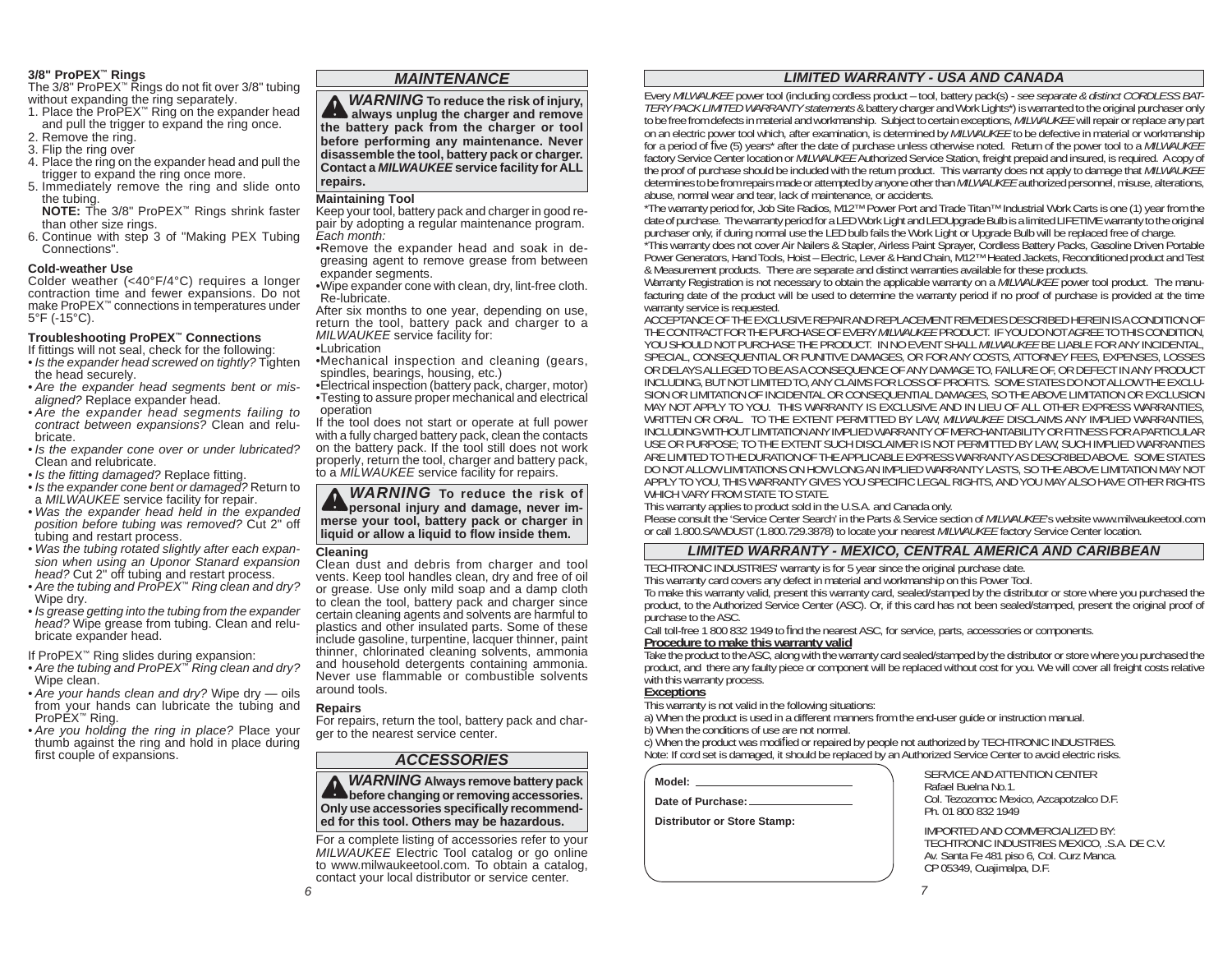# *RÈGLES DE SÉCURITÉ GÉNÉRALES RELATIVES AUX OUTILS ÉLECTRIQUES*

**AVERTISSEMENT LIRE TOUTES LES RÈGLES ET INSTRUCTIONS DE SÉCURITÉ.**<br>Incendie ou des blessures graves. Conserver les règles et instructions peut entraîner une électrocution, un<br>incendie ou des blessures graves. Conserver le *de référence ultérieure.* **Le terme «outil électrique» fi gurant dans les avertissements cidessous renvoie à l'outil électrique à alimentation par le réseau (à cordon) ou par batterie (sans fi l).**

#### *SÉCURITÉ DU LIEU DE TRAVAIL*

**• Maintenir la zone de travail propre et bien éclairée.** Les zones encombrées ou mal éclairées sont favorables aux accidents.

 **• Ne pas utiliser d'outil électrique dans une atmosphère explosive, telle qu'en en présence de liquides, de gaz ou de poussières infl ammables.** Les outils électriques génèrent des étincelles qui peuvent enflammer les poussières ou les fumées. **• Tenir les enfants et les personnes non autorisées à l'écart pendant le fonctionnement d'un outil électrique.** Un manque d'attention de l'opérateur risque de lui faire perdre le contrôle de l'outil.

# *SÉCURITÉ ÉLECTRIQUE*

**• La fi che de l'outil électrique doit correspondre à la prise d'alimentation. Ne jamais modifi er la**  fiche d'une manière quelconque. Ne pas utilis**er d'adaptateur avec les outils électriques mis**  à la terre (à la masse). Des fiches non modifiées et des prises d'alimentation assorties réduisent le risque de choc électrique.

**• Éviter tout contact corporel avec des surfaces reliées à la masse ou à la terre telles que tuyaux, radiateurs, cuisinières et réfrigérateurs.**  Un risque de choc électrique plus élevé existe si le corps est relié à la masse ou à la terre.

**• Ne pas exposer les outils électriques à la pluie ou à l'humidité.** Le risque de choc électrique augmente si de l'eau s'infiltre dans un outil électrique.

**• Prendre soin du cordon. Ne jamais utiliser le cordon pour transporter, tirer ou débrancher l'outil électrique. Tenir le cordon à l'écart de la chaleur, des huiles, des arêtes coupantes ou des pièces en mouvement.** Un cordon endommagé ou emmêlé présente un risque accru de choc électrique.

**• Se procurer un cordon d'alimentation approprié en cas d'utilisation d'un outil électrique à l'extérieur.** L'utilisation d'un cordon d'alimentation pour usage extérieur réduit le risque de choc électrique.

**• S'il est nécessaire d'utiliser l'outil électrique dans un endroit humide, installer un appareil à courant résiduel (RCD).** L'utilisation d'un RCD réduit le risque de décharge électrique.

### *SÉCURITÉ INDIVIDUELLE*

**• Être sur ses gardes, être attentif et faire preuve de bon sens en utilisant un outil électrique. Ne pas utiliser un outil électrique en cas de fatigue ou sous l'infl uence de drogues, d'alcool ou de médicaments.** Un instant d'inattention lors de l'utilisation d'un outil électrique peut entraîner des blessures graves.

**• Porter l'équipement de protection requis. Toujours porter une protection oculaire.**  Selon les conditions, porter aussi un masque antipoussières, des bottes de sécurité antidérapantes, un casque protecteur ou une protection auditive afin de réduire les blessures.

 **• Empêcher les démarrages accidentels. S'assurer que la gâchette est en position d'arrêt avant de brancher l'outil à une source de courant, d'insérer la batterie, de le ramasser ou de le transporter.** Le fait de transporter l'outil en gardant le doigt sur la gâchette ou de le brancher lorsque la gâchette est en position de marche favorise les accidents.

 **• Retirer toute clé de réglage avant de mettre l'outil sous tension.** Une clé laissée attachée sur une pièce mobile de l'outil électrique peut entraîner des blessures.

 **• Ne pas travailler à bout de bras. Bien garder un bon équilibre à tout instant.** Ceci permet de mieux préserver la maîtrise de l'outil électrique dans des situations imprévues.

**• Porter des vêtements adéquats. Ne pas porter de vêtements amples ni de bijoux. Ne pas approcher les cheveux, vêtements et gants des pièces en mouvement.** Les vêtements amples, les bijoux ou les cheveux longs risquent d'être happés par les pièces en mouvement.

**• Si des dispositifs sont prévus pour l'extraction et la récupération des poussières, vérifier qu'ils sont connectés et utilisés correctement.**  L'utilisation de ces dispositifs peut réduire les risques liés aux poussières.

# *UTILISATION ET ENTRETIEN DE L'OUTIL ÉLECTRIQUE*

**• Ne pas forcer l'outil électrique. Utiliser l'outil électrique approprié à l'application considérée.** L'outil électrique adapté au projet considéré produira de meilleurs résultats, dans des conditions de sécurité meilleures, à la vitesse pour laquelle il a été conçu.

**• Ne pas utiliser l'outil électrique si le commutateur ne le met pas sous ou hors tension.** Tout outil électrique dont le commutateur de marchearrêt est inopérant est dangereux et doit être réparé.

**• Débrancher la fi che de la prise d'alimentation et/ou la batterie de l'outil électrique avant d'effectuer des réglages, de changer d'accessoires ou de ranger l'outil.** De telles mesures de sécurité préventive réduisent le risque de mettre l'outil en marche accidentellement.

**triques ou ces instructions utiliser ces outils.** Les outils électriques sont dangereux dans les mains d'utilisateurs non formés à leur usage.

**• Entretien des outils électriques. S'assurer de l'absence de tout désalignement ou de grippage des pièces mobiles, de toute rupture de pièce ou de toute autre condition qui pourrait affecter le bon fonctionnement de l'outil électrique. En cas de dommages, faire réparer l'outil avant de l'utiliser de nouveau.** Les outils électriques mal entretenus sont à la source de nombreux accidents.

 **• Garder les outils de coupe affûtés et propres.** Les outils de coupe correctement entretenus et bien affûtés risquent moins de se gripper et sont

plus faciles à manier. **• Utiliser l'outil électrique, les accessoires, les grains etc. conformément à ces instructions en tenant compte des conditions de travail et de la tâche à effectuer.** L'utilisation de cet outil électrique pour effectuer une opération pour laquelle il n'est pas conçu peut occasionner une situation dangereuse.

#### *UTILISATION ET ENTRETIEN DE LA BATTERIE*

**• Ne recharger la batterie qu'avec le chargeur spécifi é par le fabricant.** Un chargeur qui convient à un type de batterie peut créer un risque d'incendie <sup>s</sup>'il est utilisé avec un autre type de batterie.

**• N'utiliser les outils électriques qu'avec les batteries spécialement conçues pour eux.**  L'utilisation de batteries d'autres marques peut créer un risque de blessure et d'incendie.

**• Lorsque la batterie est hors service, la ranger à l'écart d'autres objets métalliques tels que trombones, pièces de monnaie, clés, clous, vis et autres petits objets métalliques qui peuvent établir une connexion d'une borne à l'autre.**  Un court-circuit aux bornes de la batterie peut provoquer des brûlures ou un incendie.

**• Du liquide peut être éjecté de la batterie en cas de manutention abusive ; éviter tout contact. En cas de contact accidentel avec les projections, rincer à l'eau. En cas de contact avec les yeux, consulter un médecin.** Le liquide <sup>s</sup>'échappant de la batterie peut provoquer des irritations ou des brûlures.

#### *ENTRETIEN*

**• Faire effectuer l'entretien de l'outil électrique par un technicien qualifi é qui n'utilisera que des pièces de rechange identiques.** La sécurité d'utilisation de l'outil en sera préservée.

# *RÈGLES DE SÉCURITÉ SPÉCIFIQUES*

**• Utiliser cet outil seulement pour élargir des matériaux de type PEX A.** D'autres matériaux peuvent se déchirer ou se fissurer, ce qui risque de provoquer des fuites.

**• Ranger l'outil coiffé de la tête d'élargissement pour protéger le cône élargisseur contre les dommages potentiels.**

**• Garder les doigts loin de la tête d'élargissement pendant l'utilisation.** Lorsque la tête d'élargissement se contracte, il y a risque de pincement.

| <b>PICTOGRAPHIE</b> |                                                                 |  |  |  |  |  |
|---------------------|-----------------------------------------------------------------|--|--|--|--|--|
|                     | n <sub>n</sub> xxxxmin. <sup>-1</sup> Tours-minute á vide (RPM) |  |  |  |  |  |
|                     | Tension CD seul.                                                |  |  |  |  |  |
|                     | Underwriters Laboratories, Inc.<br>États-Unis et Canada         |  |  |  |  |  |



| <u>UUUU IU NULLUIIU UU I VULII VIVVLIIUUV UTUIIL</u><br>d'effectuer des réglages, de changer<br>d'accessoires ou de ranger l'outil. De telles      |               |     |                                             | <b>SPECIFICATIONS</b>                                                                                                       | Lubrifiant<br>Graisse pour cône<br>élargisseur<br>  No de cat. 49-08-2400 |
|----------------------------------------------------------------------------------------------------------------------------------------------------|---------------|-----|---------------------------------------------|-----------------------------------------------------------------------------------------------------------------------------|---------------------------------------------------------------------------|
| mesures de sécurité préventive réduisent le risque<br>de mettre l'outil en marche accidentellement.                                                | No de<br>Cat. | CD. | Volts   Diamètre maximum de<br><b>PEX-A</b> | Têtes d'élargissement                                                                                                       |                                                                           |
| •Ranger les outils électriques inutilisés hors<br>de la portée des enfants et ne pas laisser des<br>personnes qui connaissent mal les outils élec- | 2432-20       |     |                                             | de 10 mm (3/8") à 25 mm (1")<br>12   10 mm (3/8") à 25 mm (1") ProPEX™ M12™ de <i>MILWAUKEE</i>  <br>ou standards de Uponor |                                                                           |
|                                                                                                                                                    |               |     |                                             |                                                                                                                             |                                                                           |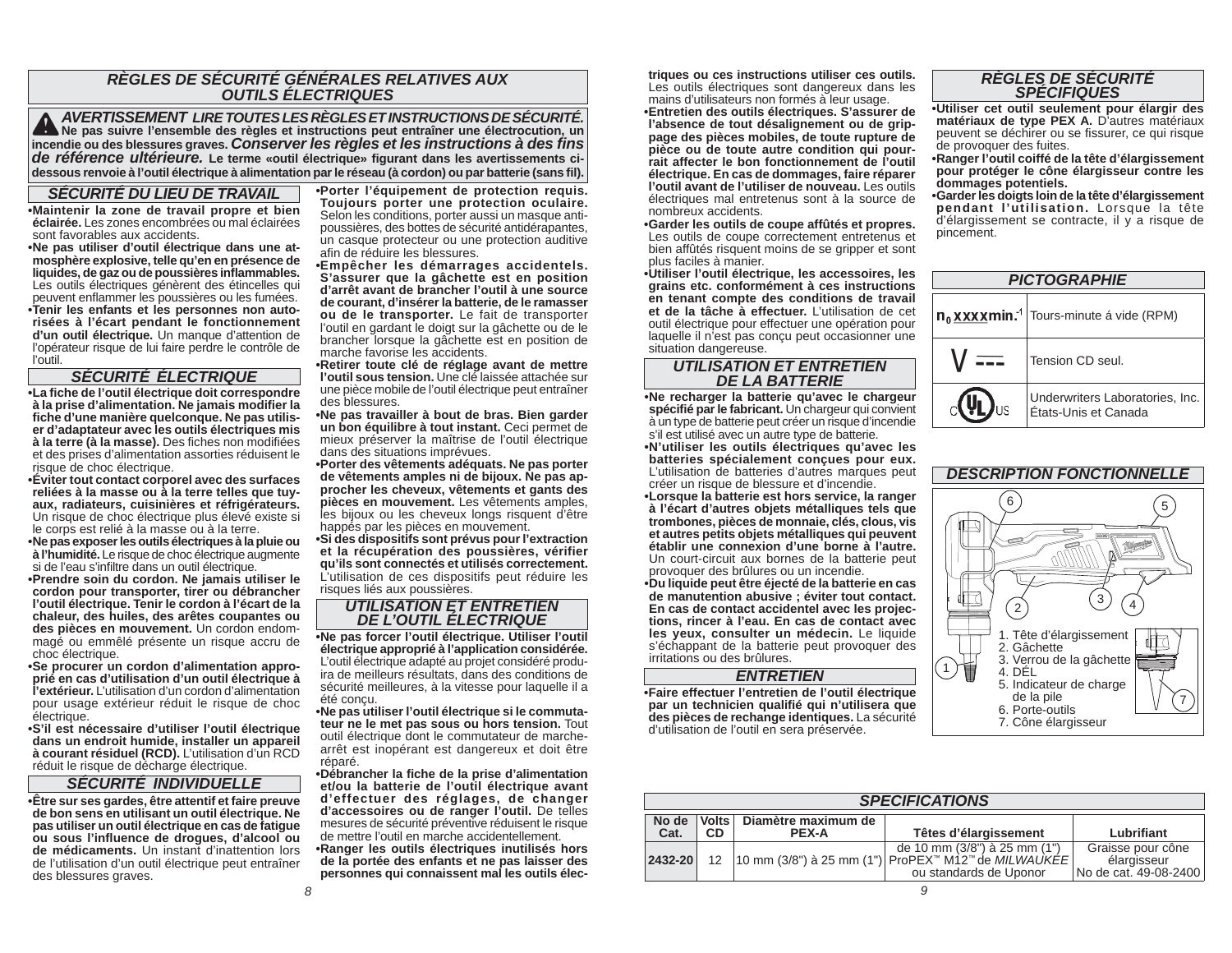# *MONTAGE DE L'OUTIL*

 *AVERTISSEMENT* **Ne recharger la batterie qu'avec le chargeur spécifi é. Pour**  les instructions de charge spécifiques, lire le **manuel d'utilisation fourni avec le chargeur et les batteries.**

#### **Insertion/Retrait de la batterie**

 Pour **retirer** la batterie, enfoncer les boutons de déverrouillage et la tirer hors de l'outil. Pour **insérer** la batterie, la glisser dans le corps de l'outil. S'assurer qu'elle est fixée solidement.

#### **Changement de tête d'élargissement**

Pour retirer une tête d'élargissement, la dévisser de l'outil dans le sens antihoraire.

 Pour installer une tête d'élargissement, la visser sur l'outil dans le sens horaire. Serrer solidement à la main. Ne pas serrer excessivement. La tête d'élargissement doit s'ajuster parfaitement sur l'épaulement de l'outil.

# *MANIEMENT*

 *AVERTISSEMENT* **Il faut toujours retirer la batterie et verrouiller la détente de l'outil avant de changer ou d'enlever les accessoires. L'emploi d'accessoires autres que ceux qui sont expressément recommandés pour cet outil peut comporter des risques.** 

 *AVERTISSEMENT* **Pour minimiser les risques de blessures, portez des lunettes à coques latérales.**

#### **Indicateur de charge de la pile**

Pour déterminer la quantité de charge restante de la pile, appuyer sur la gâchette. L'indicateur de charge de la pile s'allume pendant deux à trois secondes.

 Un témoin sur l'indicateur de charge de la pile clignotera pendant deux à trois secondes pour indiquer la fin du chargement.

#### **Verrou de la gâchette**

Pour **verrouiller** la gâchette  $\theta$ , pousser le verrou de la gâchette à partir du côté gauche de l'outil. La gâchette ne fonctionne pas si l'interrupteur est réglé en position de verrouillage. Verrouiller la gâchette au moment d'entreposer l'outil et lorsqu'il <sup>n</sup>'est pas utilisé.

Pour déverrouiller la gâchette <sup>(1</sup>, pousser le verrou à partir du côté droit de l'outil.

*ATTENTION* **Utiliser seulement des têtes d'élargissement ProPEX**™ **M12**™ **de**  *MILWAUKEE* **ou des têtes d'élargissement standards de Uponor. L'utilisation des têtes d'élargissement de dimension inappropriée peut entraîner de mauvaises connexions, ce qui peut causer des dommages matériels.**

**Effectuer des connexions de tubage en PEX** Pour assurer une bonne connexion :

- Retirer la tête d'élargissement et nettoyer la saleté et les débris.
- Utiliser un chiffon non pelucheux propre pour appliquer une mince couche de graisse pour cône élargisseur, No de cat. 49-08-2400, sur le cône élargisseur. Ne pas lubrifier à l'excès.

*ATTENTION* **Une lubrifi cation inappropriée (en trop grande quantité ou en quantité insuffi sante) peut entraîner de mauvaises connexions, ce qui peut causer des dommages matériels.**

• Ne pas élargir le tubage au-delà de la capacité de l'outil, soit 25 mm  $(\overline{1}^{\prime\prime})$ .

- Appuyer sur la gâchette et s'assurer que la tête d'élargissement effectue une rotation après chaque cycle lors de l'utilisation des têtes d'élargissement ProPEX™ M12™ de *MILWAUKEE*.
- 1. Couper le tubage PEX à la longueur appropriée. Utiliser seulement des coupe-tubes conçus spécialement pour le tubage PEX. S'assurer que la coupe est perpendiculaire à la longueur du tubage.

tubage  $\frac{1}{6}$  bague 1,6 mm 2. Glisser la bague ProPEX™ sur l'extrémité du tubage jusqu'à<br>la butée de la baque. Si la la butée de la bague. Si la bague ne comporte pas de butée, laisser un surplomb qui <sup>n</sup>'excède pas 1,6 mm (1/16"). Lors de l'utilisation d'une tête d'élargissement de 10 mm (3/8") ProPEX™, consulter la section «Bagues de 10 mm (3/8") ProPEX™» pour connaître l'assemblage approprié.

3. Insérer la tête d'élargissement dans le tubage en PEX.

4. Appuyer sur la gâchette. La tête d'élargissement prend de l'expansion, se rétracte et effectue une

NOTE : Lorsque des têtes d'élargissement standards Uponor $\mathbb{P}$ 



<sup>n</sup>'effectue PAS de rotation automatiquement. Chaque fois que les segments se contractent, pousser doucement le tubage vers le haut de la tête d'élargissement et effectuer une rotation de 1/8 de tour dans l'une ou l'autre des directions.

*ATTENTION* **Lors de l'utilisation des têtes d'élargissement standards de Uponor, effectuer la rotation appropriée du tubage après chaque élargissement afin de créer des marques d'élargissement uniformes et lisses. Ne pas effectuer de rotation peut se solder par de profondes rainures dans le tubage et par de mauvaises connexions, qui peuvent causer des fuites et des dommages matériels.**

| Marques<br>d'élargissement<br>à l'intérieur du<br>tubage<br>Incorrectes<br>E<br>Correctes<br>≎ | ≂<br>∼<br>∼<br>́<br>∼<br>r<br>$\sim$<br>∼<br>◚<br>∼<br>◚<br>́<br>∼<br>◚<br>"<br>$\sim$<br>$\sim$<br>∼<br>∼<br>∼ |
|------------------------------------------------------------------------------------------------|-----------------------------------------------------------------------------------------------------------------|
|------------------------------------------------------------------------------------------------|-----------------------------------------------------------------------------------------------------------------|

| Taille de la<br>baque | Nombre d'élargissements<br>avec baque* |
|-----------------------|----------------------------------------|
| 3/8" PEX              | $6 - 7$                                |
| 1/2" PEX              | $7 - 8$                                |
| 5/8" PEX              | $9 - 10$                               |
| 3/4" PEX              | $11 - 12$                              |
| $1"$ PFX              | $17 - 18$                              |

**\*** Il peut être nécessaire d'effectuer plus ou moins d'élargissements, selon les conditions météorologiques et la technique.

- 5. Continuer jusqu'à ce que le tubage et la bague affleurent l'épaulement de la tête d'élargissement.
- 6. Retirer le tubage lorsque les segments sont contractés et relâcher la gâchette. Afin d'éviter un élargissement excessif du tubage, ne pas laisser l'outil en position d'élargissement lorsque le tubage est en place.
- 7. Essuyer l'excédent de graisse se trouvant à l'intérieur du tubage.
- 8. Glisser le tubage sur le raccord jusqu'à ce qu'il soit à égalité avec l'épaulement du raccord. Il se peut que la connexion soit serrée. S'il n'est pas possible de glisser le tubage sur le raccord, le retirer du raccord et l'élargir une fois de plus.
- 9. Le tubage devrait être serré sur l'épaulement du raccord. S'il y a un jeu de plus de 1,6 mm (1/16") entre le tubage et l'épaulement, couper 50 mm (2") à l'extrémité du tubage et recommencer la procédure avec une nouvelle bague ProPEXMD.

#### **Bagues de 10 mm (3/8") ProPEX**™

Les bagues de 10 mm (3/8") ProPEX™ ne se raccordent pas aux tubages de 10 mm (3/8") sans que la bague soit élargie séparément.

- 1. Placer la bague ProPEX<sup>™</sup> sur la tête d'élargissement et appuyer sur la gâchette pour élargir la bague une fois.
- 2. Retirer la bague.
- 3. Faire pivoter la bague.
- 4. Placer la bague sur la tête d'élargissement et appuyer sur la gâchette pour élargir de nouveau la bague.
- 5. Retirer la bague immédiatement et la glisser sur le tubage.

 NOTE : Les bagues de 10 mm (3/8") ProPEX™ se rétractent plus rapidement que celles d'autres dimensions.

6. Passer à l'étape 3 de la section « Effectuer des connexions de tubage en PEX ».

#### **Utilisation par temps froid**

Une température froide (< 4°C/40°F) requiert une durée de contraction plus longue et moins d'élargissements. Ne pas effectuer de connexions ProPEX™ à des températures inférieures à -15°C  $(5^{\circ}F)$ 

#### **Solutions aux problèmes de connexions ProPEX™**

- Si les raccords ne se scellent pas, rechercher ce qui suit :
- *La tête d'élargissement est vissée insuffi samment serrée.* Visser la tête solidement.
- *Les segments de la tête d'élargissement sont tordus ou mal alignés.* Remplacer la tête d'élargissement.
- *Les segments de la tête d'élargissement ne se contractent pas entre les élargissements.* Nettoyer et lubrifier de nouveau.
- *Le cône élargisseur est trop ou insuffi samment lubrifié.* Nettoyer et lubrifier de nouveau.
- *Le raccord est endommagé.* Remplacer le raccord.
- *Le cône élargisseur est tordu ou endommagé.* Le retourner au centre de service de *MILWAUKEE* aux fins de réparation.
- *La tête d'élargissement fut maintenue dans la position d'élargissement avant que le tubage soit retiré.* Couper 50 mm (2") du tubage et recommencer la procédure.
- *Une rotation du tubage ne fut pas effectuée après chaque élargissement lorsqu'une tête d'élargissement standard de Uponor était utilisée.* Couper 50 mm (2") du tubage et recommencer la procédure.
- *Le tubage et la bague ProPEX™ ne sont pas propres et secs.* Les assécher.
- *La graisse s'infi ltre dans le tubage par la tête d'élargissement.* Essuyer la graisse du tubage. Nettoyer et lubrifier de nouveau la tête d'élargissement.

Si la bague ProPEX<sup>™</sup> glisse pendant l'élargissement:

- *Le tubage et la bague ProPEX™ ne sont pas propres et secs.* Les assécher.
- *Vos mains ne sont pas propres et sèches.* Les essuver — l'huile sur vos mains peut lubrifier le tubage et la bague ProPEX™.
- *La bague n'est pas maintenue en place.* Mettre le pouce sur la bague et la maintenir en place pendant les deux premiers élargissements.
- 
- rotation à chaque cycle.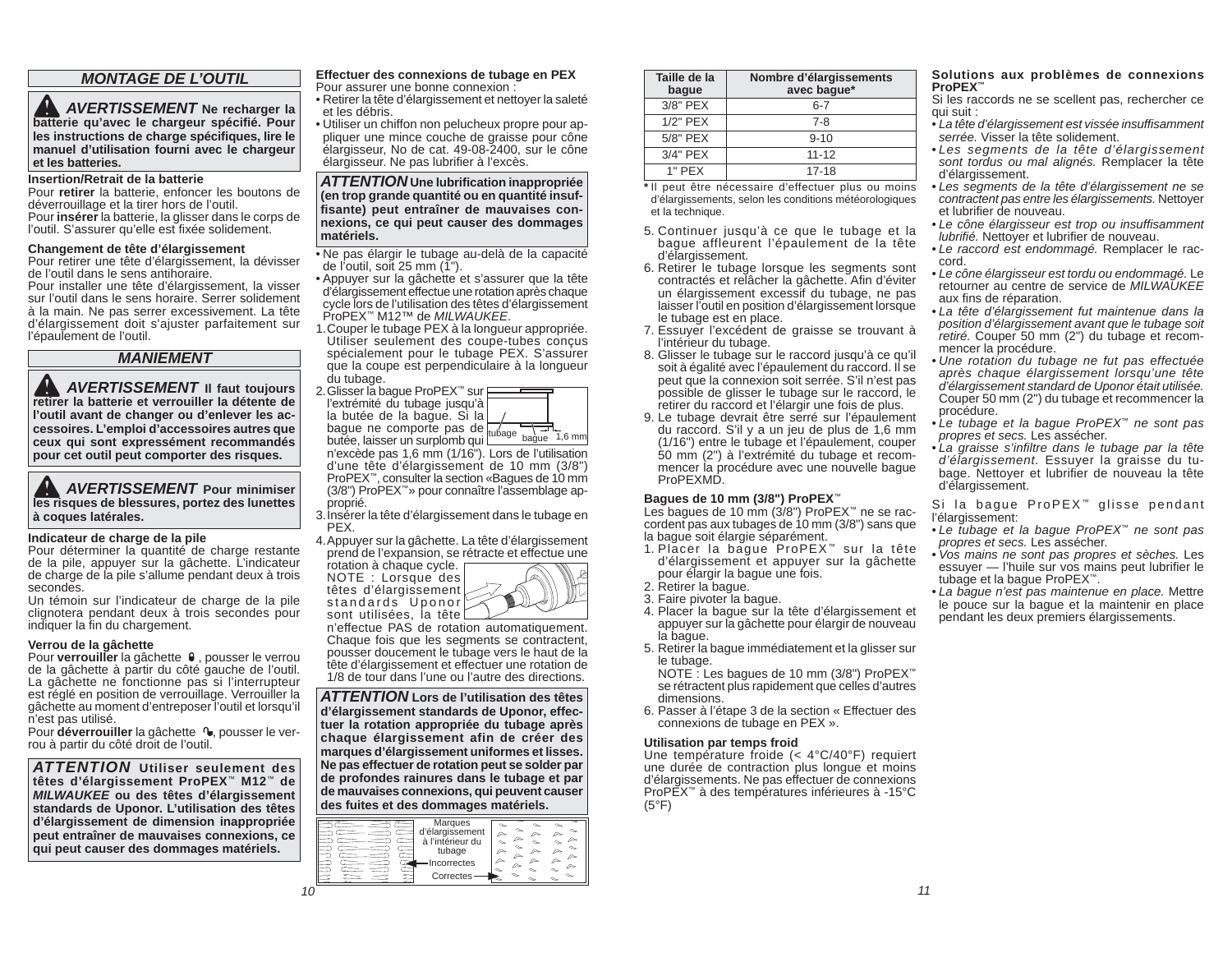# *ENTRETIEN*

 *AVERTISSEMENT* **Pour minimiser les risques de blessures corporelles, débranchez le chargeur et retirez la batterie du chargeur ou de l'outil avant d'y effectuer des travaux d'entretien. Ne démontez jamais l'outil, la batterie ou le chargeur. Pour toute réparation, consultez un centre de service** *MILWAUKEE* **accrédité.**

#### **Entretien de l'outil**

 Gardez l'outil, la batterie et le chargeur en bon état en adoptant un programme d'entretien ponctuel. *Tous les mois :*

- Retirer la tête d'élargissement et la faire tremper dans un dégraissant pour retirer la graisse d'entre les segments d'élargissement.
- Essuyer le cône élargisseur au moyen d'un chiffon non pelucheux propre et sec. Lubrifier de nouveau.

 Après une période de six mois à un an, selon l'utilisation, renvoyez l'outil, la batterie et le chargeur à un centre de service *MILWAUKEE* accrédité pour les services suivants:

- Lubrification
- Inspection et nettoyage de la mécanique (engrenages, pivots, coussinets, boîtier etc.)
- Inspection électrique (batterie, chargeur, moteur)
- Vérification du fonctionnement électromécanique

Si l'outil ne démarre pas ou ne fonctionne pas à pleine puissance alors qu'il est branché sur une batterie complètement chargée, nettoyez les points de contact entre la batterie et l'outil. Si l'outil ne fonctionne toujours pas correctement, renvoyez l'outil, le chargeur et la batterie à un centre de service *MILWAUKEE* accrédité, afinqu'on en effectue la réparation (voir "Réparations").

 *AVERTISSEMENT* **Pour minimiser les risques de blessures ou de dommages à l'outil, n'immergez jamais l'outil, la batterie ou le chargeur et ne laissez pas de liquide <sup>s</sup>'y infi ltrer.**

#### **Nettoyage**

Débarrassez les évents du chargeur et de l'outil des débris et de la poussière. Gardez les poignées de l'outil propres, à sec et exemptes d'huile ou de graisse. Le nettoyage de l'outil, du chargeur et de la batterie doit se faire avec un linge humide et un savon doux. Certains nettoyants tels l'essence, la térébenthine, lesdiluants à laque ou à peinture, les solvants chlorés, l'ammoniaque et les détergents d'usage domestique qui en contiennent pourraient détériorer le plastique et l'isolation des pièces. Ne laissez jamais de solvants inflammables ou combustibles auprès de l'outil.

#### **Réparations**

Pour les réparations, retournez outil, batterie et chargeur en entier au centre-service le plus près.

# *ACCESOIRES*

 *AVERTISSEMENT* **Retirez toujours la batterie avant de changer ou d'enlever les accessoires. L'utilisation d'autres accessoires que ceux qui sont spécifiquement recommandés pour cet outil peut comporter des risques.** 

Pour une liste complète des accessoires, prière de se reporter au catalogue *MILWAUKEE* Electric Tool ou visiter le site internet www.milwaukeetool.com. Pour obtenir un catalogue, il suffit de contacter votre distributeur local ou l'un des centres-service.

# *GARANTIE LIMITÉE - AUX ÉTATS-UNIS ET AU CANADA*

Chaque outil électrique MILWAUKEE (y compris les produits sans fil [outils, piles, chargeur de piles, lampe de travail]; consulter les énoncés de la GARANTIE LIMITÉE DES BLOCS-PILES SANS FIL) est garanti à l'acheteur d'ori et de fabrication. Sous réserve de certaines exceptions, *MILWAUKEE* réparera ou remplacera toute pièce d'un outil électrique qui, après examen par *MILWAUKEE*, <sup>s</sup>'est avérée être affectée d'un vice de matériau ou de fabrication pendant une période de cinq (5) ans\* après la date d'achat, sauf indication contraire. Retourner l'outil électrique, à un centre de réparations en usine *MILWAUKEE* ou à un poste d'entretien agréé *MILWAUKEE*, en port prépayé et assuré. Une copie de la preuve d'achat doit être présentée au moment de retourner le produit. Cette garantie ne couvre pas les dommages que *MILWAUKEE* détermine être causés par des réparations ou des tentatives de réparation par quiconque autre que le personnel agréé par *MILWAUKEE*, des utilisations incorrectes, des altérations, des utilisations

abusives, une usure normale, une carence d'entretien ou des accidents.<br>\*La période de garantie applicable pour les radios de chantier, le port d'alimentation M12™ et les chariots de travail industriels Trade Titan™ est d'une durée d'un (1) an à partir de la date d'achat. La période de la garantie couvrant la lampe de travail à DÉL et l'ampoule<br>améliorée à DÉL est une garantie À VIE limitée à l'acheteur d'origine seulement; si présente une défectuosité, la lampe de travail et l'ampoule seront remplacées sans frais.

\*Cette garantie ne s'applique pas aux cloueuses-agrafeuses pneumatiques, aux pulvérisateurs à peinture sans air, aux blocs piles pour outils sans fi l, aux génératrices d'alimentation portatives à essence, aux outils à main, aux monte-charge – électrique, à levier et à chaîne (manuel), aux vestes chauffantes M12™, aux produits réusinés, ni aux produits d'essai et de mesure. Il existe des garanties distinctes pour ces produits.

L'enregistrement de la garantie n'est pas nécessaire pour bénéficier de la garantie en vigueur sur un outil électrique *MILWAUKEE*. La date de fabrication du produit servira à établir la période de garantie si aucune preuve d'achat n'est fournie lorsqu'une demande de<br>service sous garantie est présentée.

L'ACCEPTATION DES RECOURS EXCLUSIFS DE RÉPARATION ET DE REMPLACEMENT DÉCRITS AUX PRÉSENTES EST UNE CONDITION DU CONTRAT D'ACHAT DE TOUT PRODUIT *MILWAUKEE*. SI VOUS N'ACCEPTEZ PAS CETTE CONDITION, VOUS NE DEVEZ PAS ACHETER LE PRODUIT. EN AUCUN CAS *MILWAUKEE* NE SAURAIT ÊTRE RESPONSABLE DE TOUT DOMMAGE ACCESSOIRE, SPÉCIAL OU INDIRECT, DE DOMMAGES-INTÉRÊTS PUNITIFS OU DE TOUTE DÉPENSE, D'HONORAIRES D'AVOCATS, DE FRAIS, DE PERTE OU DE DÉLAIS ACCESSOIRES À TOUT DOMMAGE, DÉFAILLANCE OU DÉFAUT DE TOUT PRODUIT, Y COMPRIS NOTAMMENT LES PERTES DE PROFIT. CERTAINS ÉTATS ET PROVINCES NE PERMETTANT PAS L'EXCLUSION OU LA LIMITATION DES DOMMAGES DIRECTS OU INDIRECTS, LES RESTRICTIONS CI-DESSUS PEUVENT NE PAS ÊTRE APPLICABLES. CETTE GARANTIE EST EXCLUSIVE ET REMPLACE TOUTE AUTRE GARANTIE EXPRESSE, QU'ELLE SOIT ORALE OU ÉCRITE. DANS LA MESURE PERMISE PAR LA LOI. *MILWAUKEE* RENONCE À TOUTE GARANTIE IMPLICITE, Y COMPRIS, SANS S'Y LIMITER, TOUTE GARANTIE IMPLICITE DE QUALITÉ MARCHANDE OU D'ADAPTATION À UNE UTILISATION OU À UNE FIN PARTICULIÈRE. DANS LA MESURE OÙ UNE TELLE STIPULATION D'EXONÉRATION N'EST PAS PERMISE PAR LA LOI, LA DURÉE DE CES GARANTIES IMPLICITES EST LIMITÉE À LA PÉRIODE APPLICABLE DE LA GARANTIE EXPRESSE, TEL QUE DÉCRIT PRÉCÉDEMMENT. CERTAINS ÉTATS ET PROVINCES NE PERMETTANT PAS DE LIMITATION DE DURÉE DES GARANTIES IMPLICITES, LES RESTRICTIONS CIDESSUS PEUVENT NE PAS ÊTRE APPLICABLES. LA PRÉSENTE CONFÈRE À L'UTILISATEUR DES DROITS LÉGAUX PARTICULIERS; IL BÉNÉFICIE ÉGALEMENT D'AUTRES DROITS QUI VARIENT D'UN ÉTAT À L'AUTRE.

Cette garantie s'applique aux produits vendus aux États-Unis et au Canada uniquement.

Veuillez consulter la rubrique Centre SAV *MILWAUKEE*, dans la section Pièces & Service du site Web de *MILWAUKEE*, à l'adresse www.milwaukeetool.com, ou composer le 1-800-SAWDUST (1-800-729-3878) afin de trouver le centre de réparations en usine *MILWAUKEE* le plus près.

#### *GARANTIE LIMITÉE – MEXIQUE, AMÉRIQUE CENTRALE ET CARAÏBES*

TECHTRONIC INDUSTRIES' garantit le produit pendant cinq ans à partir de la date d'achat d'origine. Le présent bon de garantie couvre tous les vices de matériau et de fabrication que peut afficher cet outil électrique. Pour assurer la validité de la présente garantie, veuillez présenter le bon de commande, estampillé du sceau du distributeur ou du magasin où le produit a été acheté, au centre de réparations agréé. Si le bon de commande n'a pas été estampillé, veuillez fournir la preuve d'achat d'origine au centre de réparations agréé. Pour un entretien, des pièces, des accessoires ou d'autres composants, composer sans frais le 1-800-832-1949 afin d'obtenir les coordonnées du centre de réparations agréé le plus près.

#### **Procédure pour assurer la validité de la garantie**

Présenter le produit au centre de réparations agréé, accompagné du bon de commande estampillé du sceau du distributeur ou du magasin où le produit a été acheté. Toute pièce défectueuse ou tout composant défectueux sera remplacé sans frais. Milwaukee assume tous les frais de transport liés à ce processus de garantie.

### **Exceptions**

- La garantie ne s'applique pas dans les situations suivantes :
- a) Si le produit a été utilisé pour une fin autre que celle indiquée dans le quide de l'utilisateur final ou le manuel d'instructions.
- b) Si les conditions d'utilisations ne sont pas habituelles.
- c) Si le produit a été modifié ou réparé par une personne non autorisée par TECHTRONIC INDUSTRIES.

Note : Si le cordon électrique est endommagé, il doit être remplacé par un centre de réparations agréé pour éviter les risques d'électrocution.

| Modèle :                                                | Rafael Buelna No.1.<br>Col. Tezozomoc Mexico, Azcapotzalco D.F.<br>Ph. 01 800 832 1949                                                                   |
|---------------------------------------------------------|----------------------------------------------------------------------------------------------------------------------------------------------------------|
| Date d'achat :<br>Sceau du distributeur ou du magasin : | IMPORTÉ ET COMMERCIALISÉ PAR :<br>TECHTRONIC INDUSTRIES MEXICO, .S.A. DE C.V.<br>Av. Santa Fe 481 piso 6, Col. Curz Manca.<br>CP 05349, Cuajimalpa, D.F. |

 CENTRE DE RÉPARATIONS ET DE SERVICE Rafael Buelna No.1. Ph. 01 800 832 1949

 IMPORTÉ ET COMMERCIALISÉ PAR : Av. Santa Fe 481 piso 6, Col. Curz Manca. CP 05349, Cuajimalpa, D.F.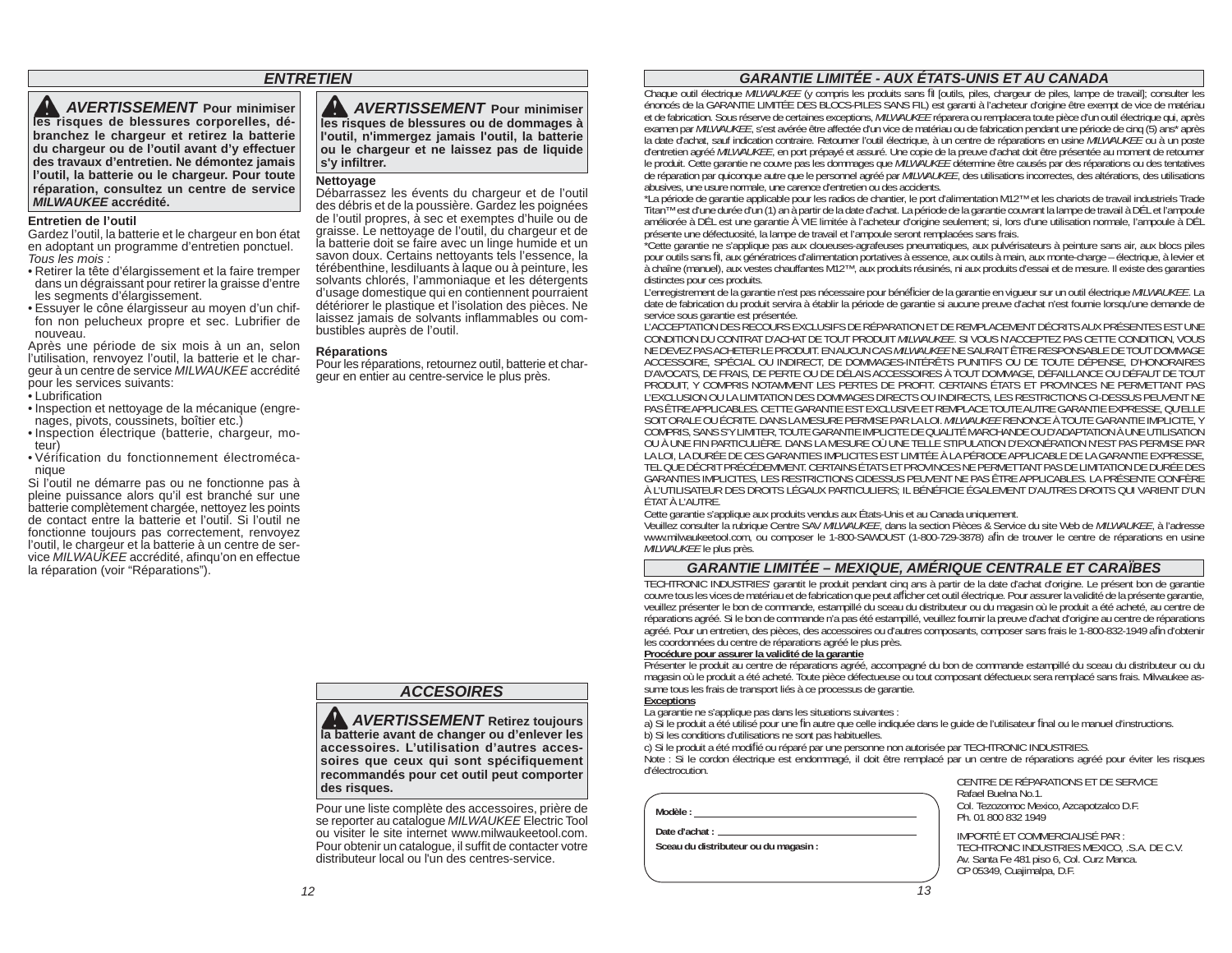# *ADVERTENCIAS DE SEGURIDAD GENERALES PARA LA HERRAMIENTA ELÉCTRICA*

 *ADVERTENCIA LEA TODAS LAS ADVERTENCIAS E INSTRUCCIONES DE SEGURIDAD.* **Si no sigue todas las advertencias e instrucciones, se pueden provocar una descarga eléctrica, un incendio o lesiones graves.**

*Guarde todas las advertencias e instrucciones para consultarlas en el futuro.* **El término "herramienta eléctrica" en todas las advertencias incluidas más abajo se refi ere a su herramienta operada por conexión (cable) a la red eléctrica o por medio de una batería (inalámbrica).**

# *SEGURIDAD EN EL ÁREA DE TRABAJO*

 **• Mantenga limpia y bien iluminada el área de trabajo.** Las áreas desordenadas u oscuras contribuyen a que se produzcan accidentes.

**• No utilice herramientas eléctricas en atmósferas explosivas, como en la presencia de**  líquidos, gases o polvo inflamables. Las herramientas eléctricas crean chispas que pueden incendiar el polvo o las emanaciones.

**• Mantenga a los niños y otras personas alejadas mientras utiliza una herramienta eléctrica.** Las distracciones pueden hacerle perder el control.

### *SEGURIDAD ELÉCTRICA*

**• Los enchufes de las herramientas eléctricas deben ser del mismo tipo que el tomacorrientes. Nunca realice ningún tipo de modifi cación en el enchufe. No use enchufes adaptadores con herramientas eléctricas con conexión a tierra.**  Se reducirá el riesgo de descarga eléctrica si no se modifican los enchufes y los tomacorrientes son del mismo tipo.

**• Evite el contacto corporal con superfi cies con conexión a tierra, como tuberías, radiadores, estufas y refrigeradores.** El riesgo de descarga eléctrica aumenta si su cuerpo está conectado a tierra.

**• No exponga la herramientas eléctricas a la lluvia o a condiciones de humedad.** El agua que entra en una herramienta eléctrica aumenta el riesgo de descarga eléctrica.

**• No abuse del cable. Nunca use el cable para transportar la herramienta eléctrica, tirar de ella o desenchufarla. Mantenga el cable alejado del calor, los bordes afi lados o las piezas en movimiento.** Los cables dañados o enmarañados aumentan el riesgo de descarga eléctrica.

**• Cuando se utiliza una herramienta eléctrica en el exterior, use una extensión que sea apropiada para uso en el exterior.** El uso de un cable apropiado para el exterior reduce el riesgo de descarga eléctrica.

**• Si debe operar una herramienta eléctrica en un lugar húmedo, utilice un suministro protegido por un dispositivo de corriente residual (RCD).** Usar un RCD reduce el riesgo de que se produzcan descargas eléctricas.

#### *SEGURIDAD PERSONAL*

**• Manténgase alerta, ponga cuidado a lo que está haciendo y use el sentido común cuando utilice una herramienta eléctrica. No use una herramienta eléctrica cuando está cansado o bajo la infl uencia de drogas, alcohol o medici-** **nas.** Despistarse un minuto cuando se utiliza una herramienta eléctrica puede tener como resultado lesiones personales graves.

**• Use un equipo de protección personal. Lleve**  siempre protección ocular. Llevar un equipo de protección apropiado para la situación, como una máscara antipolvo, zapatos de seguridad antideslizantes, un casco o protección auditiva, reducirá las lesiones personales.

**• Evite el encendido accidental. Asegúrese de que el interruptor esté en la posición de apagado antes de conectarlo a la toma de alimentación o a la batería, al levantar o mover la herramienta.** Mover herramientas con el dedo en el interruptor o enchufarlas con el interruptor en la posición de encendido contribuye a que se produzcan accidentes.

**• Quite todas las llaves de ajuste antes de**  encender la herramienta. Una llave que esté acoplada a una pieza giratoria de la herramienta puede provocar lesiones personales.

**• No se estire demasiado. Mantenga los pies bien asentados y el equilibrio en todo momento.** Esto permite tener mejor control de la herramienta eléctrica en situaciones inesperadas.

**• Vístase de manera apropiada. No lleve ropa suelta ni joyas. Mantenga el cabello, la ropa y los guantes lejos de la piezas en movimiento.** La ropa floja, las jovas o el cabello largo pueden quedar atrapados en las piezas en movimiento. **• Si se proporcionan dispositivos para la conexión de sistemas de recolección y extracción de polvo, asegúrese de que estén conectados y se usen apropiadamente.** El uso de estos dispositivos puede reducir los peligros relacionados con el polvo.

### *USO Y CUIDADO DE LAS HERRAMIENTAS ELÉCTRICAS*

 **• No fuerce la herramienta eléctrica. Use la herramienta eléctrica correcta para la aplicación.** La herramienta eléctrica correcta funcionará mejor y de manera más segura a la velocidad para la que se diseñó.

**• No use la herramienta eléctrica si el interruptor no la enciende ni la apaga.** Cualquier herramienta eléctrica que no se pueda controlar con el interruptor es peligrosa y se debe reparar.

**• Desconecte el enchufe de la toma de alimentación y/o la batería de la herramienta eléctrica antes de realizar cualquier ajuste, cambiar accesorios o almacenar las herramientas eléctricas.** Dichas medidas preventivas de seguridad reducen el riesgo de que la herramienta se prenda accidentalmente.

**• Almacene las herramientas eléctricas fuera del alcance de los niños y no permita que personas no familiarizadas con ellas o estas instrucciones las utilicen.** Las herramientas eléctricas son peligrosas en las manos de usuarios no capacitados.

**• Mantenimiento de las herramientas eléctricas. Revise que no haya piezas móviles que estén desalineadas o que se atasquen, piezas rotas ni ninguna otra condición que pueda afectar el funcionamiento de la herramienta eléctrica. Si se encuentran daños, haga que le reparen la herramienta antes de usarla.** Las herramientas mal mantenidas son la causa de muchos accidentes.

 **• Mantenga las herramientas de corte limpias y afi ladas.** Es menos probable que se atasquen las herramientas de corte con filos afilados que se mantienen de manera apropiada y también son más fáciles de controlar.

 **• Use la herramienta eléctrica, los accesorios, las brocas, etc. siguiendo estas instrucciones, teniendo en cuenta las condiciones de trabajo y la tarea que se va a realizar.** El uso de la herramienta eléctrica para operaciones diferentes de aquellas para las que se diseñó podría originar una situación peligrosa.

# *USO Y CUIDADO DE LAS HERRAMIENTAS CON BATERÍA*

**• Recárguela solamente con el cargador especi**ficado por el fabricante. Un cargador que sea apropiado para un tipo de batería puede crear riesgo de incendio cuando se use con otra batería.

 **• Use las herramientas eléctricas solamente con baterías específi camente diseñadas.** El uso de cualquier otro tipo de batería puede crear riesgo de lesiones o incendio.

**• Cuando no se use la batería manténgala alejada de otros objetos de metal como clips para papel, monedas, llaves, clavos, tornillos u otros objetos de metal pequeños que puedan realizar una conexión entre los bornes.** Realizar un cortacircuito en los terminales de la batería puede provocar quemaduras o un incendio.

**• Bajo condiciones abusivas, puede salir líquido expulsado de la batería; evitar el contacto. Si se produce un contacto accidental, lavar con agua. Si el líquido entra en contacto con los ojos buscar ayuda médica adicional.** El líquido que sale despedido de la batería puede causar irritaciones o quemaduras.

# *MANTENIMIENTO*

**• Haga que un técnico calificado realice el mantenimiento de la herramienta eléctrica utilizando solamente piezas de repuesto idénticas.**  Esto asegurará que se mantiene la seguridad de la herramienta eléctrica.

# *REGLAS ESPECIFICAS DE SEGURIDAD*

**•Emplee la herramienta únicamente para realizar expansiones del material de polietileno reticulado por peróxido (PEX-a).** Otros materiales pueden partirse o rasgarse y provocar pérdidas.

**• Guarde la herramienta con el cabezal extensor instalado para evitar daños en el cono extensor.** 

 **• Mantenga los dedos alejados del cabezal extensor mientras lo usa.** Cuando el cabezal extensor se contrae, puede sufrir pellizcos.

| <b>SIMBOLOGIA</b>                |                                                             |  |  |  |  |  |
|----------------------------------|-------------------------------------------------------------|--|--|--|--|--|
| $n_0$ x x x x min. <sup>-1</sup> | Revoluciones por minuto sin<br>carga (RPM)                  |  |  |  |  |  |
|                                  | Volts corriente directa                                     |  |  |  |  |  |
|                                  | Underwriters Laboratories, Inc.,<br>Estados Unidos y Canadá |  |  |  |  |  |

|         | <b>ESPECIFICACIONES</b> |                                              |                                                                                                   |                             |  |  |  |
|---------|-------------------------|----------------------------------------------|---------------------------------------------------------------------------------------------------|-----------------------------|--|--|--|
|         |                         | Cat. No.   Volts cd   Diámetro máx. de PEX-A | <b>Cabezales extensores</b>                                                                       | Lubricante                  |  |  |  |
| 2432-20 | 12                      | $10 \text{ mm}$ (3/8") a 25 mm (1")          | Uponor estándar o<br>MILWAUKEE M12™ ProPEX™<br>de 10 mm a 25 mm (3/8" a 1")   Cat. No. 49-08-2400 | Grasa para cono<br>extensor |  |  |  |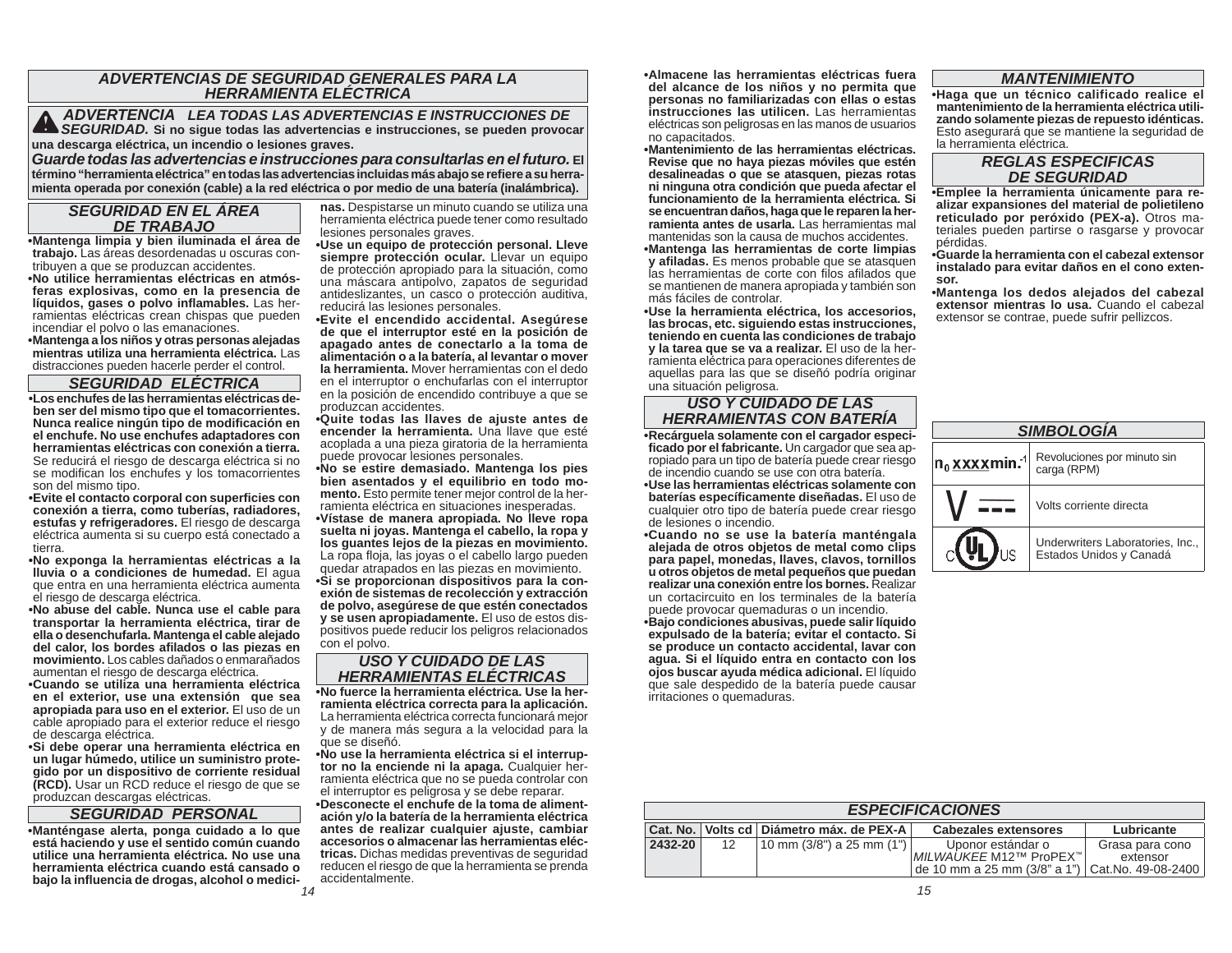

# *ENSAMBLAJE*

 *ADVERTENCIA* **Recargue la batería**  $\triangle$  sólo con el cargador especificado para **ella. Para instrucciones específi cas sobre cómo cargar, lea el manual del operador suministrado con su cargador y la batería.** 

#### **Como se inserta/quita la batería en la herramienta**

Para retirar la batería, presione los botones de liberación y jale de la batería para sacarla de la herramienta.

Para introducir la batería, deslícela en el cuerpo de la herramienta. Asegúrese de que quede bien firme en su posición.

#### **Cambio de los cabezales extensores**

Para extraer un cabezal extensor, desenrósquelo de la herramienta girando en sentido antihorario. Para instalar un cabezal extensor, enrosque en la herramienta girando en sentido horario. Ajuste a mano firmemente. No ajuste excesivamente. El cabezal extensor debe ajustarse correctamente contra el resalto de la herramienta.

#### *OPERACION*

 *ADVERTENCIA* **Para reducir el riesgo de lesiones, extraiga siempre la batería antes de acoplar o desacoplar accesorios. Utilice únicamente accesorios específi camente recomendados para esta herramienta. El uso de accesorios no recomendados podría resultar peligroso.**

 *ADVERTENCIA* **Para reducir el riesgo de lesiones, use siempre lentes de seguridad o anteojos con protectores laterales.** 

#### **Indicador de carga**

Para determinar la cantidad de carga que queda en la batería, pulse el gatillo. El indicador de carga se encenderá durante 2-3 segundos.

Para indicar la finalización de la carga, parpadeará 1 luz en el indicador de carga durante 2 ó 3 segundos.

#### **Traba del gatillo**

Para **trabar** el gatillo  $\theta$ , presione la traba de éste en el lado izquierdo de la herramienta. El gatillo no funcionará mientras el interruptor esté en la posición trabada. Trabe el gatillo cuando se almacene la herramienta y cuando la herramienta no se esté usando.

Para destrabar el gatillo <sup>n</sup> , presione la traba de éste en el lado derecho de la herramienta.

*PRECAUCIÓN* **Emplee sólo los cabezales extensores estándar Uponor o** *MILWAUKEE*  **M12™ ProPEX™. Si se emplean cabezales de expansión con un tamaño incorrecto, pueden efectuarse conexiones defectuosas y generarse daños a la propiedad.**

#### **Conexiones de los tubos de polietileno reticulado (PEX)**

Para garantizar una conexión adecuada:

- Retire el cabezal extensor y elimine por completo la suciedad y los residuos.
- Emplee un paño limpio sin pelusas para aplicar una capa delgada de grasa para cono extensor *MILWAUKEE*, Cat. No. 49-08-2400, a dicho cono. No lubrique excesivamente.

#### *PRECAUCIÓN* **Si no se realiza una lubricación correcta (excesiva o insuficiente), pueden efectuarse conexiones defectuosas y provocarse daños a la propiedad.**

- No expanda la tubería a niveles que superen la capacidad de la herramienta (25 mm [1"]).
- Presione el gatillo y verifique que el cabezal extensor gire luego de cada ciclo cuando emplee los cabezales extensores *MILWAUKEE* M12™ ProPEX™.
- 1. Corte la tubería PEX según la longitud necesaria. Emplee sólo los cortadores diseñados para las tuberías PEX. Asegúrese de realizar el corte de manera perpendicular a la longitud de la tubería.

2. Deslice el anillo ProPEX<sup>™</sup> sobre | el extremo de la tubería hasta que toque fondo en el tope de

tubería  $\lim_{\text{anillo}} 1,6$  mm anillo. Si el anillo no tiene un tope, deje una saliente menor de 1,6 mm (1/16"). Cuando emplee ProPEX™ de 10 mm (3/8"), consulte Anillos ProPEX™ de 10 mm (3/8") para lograr un montaje adecuado.

3 Inserte el cabezal extensor en la tubería PEX.

4 Pulse el gatillo. El cabezal extensor se expandirá,

retraerá y girará levemente en cada ciclo.NOTA: Cuando se em-

plean los cabezales

girará automáticamente. Cada vez que los segmentos se contraen, eleve lentamente la tubería e introdúzcala en el cabezal extensor y realice

*PRECAUCIÓN* **Cuando se emplean los cabezales extensores estándar Uponor, gire correctamente la tubería luego de realizar cada expansión para crear marcas de expansión parejas y prolijas. Si no gira la tubería, pueden generarse ranuras profundas y conexiones defectuosas, y, a su vez, fugas y daños a la propiedad.**

| ́<br>Incorrecto<br>∼<br>$\sim$<br>Correcto<br>空<br>$\sim$<br>∼ |  | Marcas de<br>expansión<br>dentro de la<br>tubería | ́<br>◚ | $\sim$ | ◚ |
|----------------------------------------------------------------|--|---------------------------------------------------|--------|--------|---|
|----------------------------------------------------------------|--|---------------------------------------------------|--------|--------|---|

| Tamaño del anillo | <b>Cantidad de expansiones</b><br>con anillo* |
|-------------------|-----------------------------------------------|
| $3/8"$ PEX        | 6-7                                           |
| $1/2$ " PEX       | $7 - 8$                                       |
| $5/8"$ PEX        | $9 - 10$                                      |
| $3/4"$ PFX        | $11 - 12$                                     |
| $1"$ PFX          | 17-18                                         |

1/8 de vuelta en cualquier dirección.

\* Quizás se necesitan más o menos expansiones dependiendo del clima y la técnica.

- 5 Continúe hasta que la tubería y el anillo se alineen al ras con el resalto del cabezal extensor.
- 6 Retire la tubería cuando los segmentos se contraigan y suelte el gatillo. Para evitar que la tubería se expanda excesivamente, no mantenga la herramienta en la posición expandida mientras la tubería está en su lugar.
- 7 Limpie el exceso de grasa de la parte interna de la tubería.
- 8 Deslice la tubería sobre el conector hasta que se alinee al ras con el resalto del conector. La conexión puede estar ajustada. Si no puede deslizar la tubería por el conector, retírela del conector y realice otra expansión.
- 9 La tubería debe ajustarse de manera apretada contra el resalto del conector. Si se registra un espacio superior a los 1,6 mm (1/16") entre la tubería y el resalto, corte 50 mm (2") del extremo de la tubería y vuelva a iniciar el procedimiento con un nuevo de anillo ProPEX™.

# **Anillos ProPEX™ de 10 mm (3/8")**

Los anillos ProPEX™ de 10 mm (3/8") no calzan en las tuberías de 10 mm (3/8") si no se expande el anillo de manera separada.

- 1. Coloque el anillo ProPEX™ en el cabezal extensor y tire del anillo para expandir el anillo una vez.
- 2. Retire el anillo.3. Dé vuelta el anillo.
- 4. Coloque el anillo en el cabezal extensor y tire del anillo para expandir el anillo una vez más.
- 5. Retire el anillo de inmediato y deslícelo por la tubería.

 NOTA: Los anillos ProPEX™ de 10 mm (3/8") se contraen más rápidamente que otros anillos ajustables.

6. Continúe con el paso 3 de "Conexiones de los tubos de polietileno reticulado (PEX)"

#### **Uso en climas fríos**

 Los climas más fríos (< 4°C/40°F) requieren un tiempo de contracción más prolóngado y una menor cantidad de expansiones. No realice conexiones ProPEX™ en temperaturas inferiores a los  $-15^{\circ}$ C ( $5^{\circ}$ F).

#### **Resolución de problemas en las conexiones ProPEX™**

- Si los conectores no sellan, realice estos controles: • *¿El cabezal extensor está enroscado correctamente?* Apriete bien el cabezal.
- *¿Los segmentos del cabezal extensor están doblados o desalineados?* Reemplace el cabezal extensor.
- *¿Los segmentos del cabezal extensor tienen problemas para contraerse entre las expansiones?* Limpie y vuelva a lubricar.
- *¿El cono extensor tiene una lubricación excesiva o insufi ciente?* Limpie y vuelva a lubricar.
- *¿El conector está dañado?* Reemplace el conector.
- *¿El cono extensor está doblado o dañado?* Envíe a un centro de servicio *MILWAUKEE* para realizar reparaciones.
- *¿El cabezal extensor se encontraba en la posición expandida antes de retirar la tubería?* Corte 50 mm (2") de la tubería y vuelva a iniciar el proceso.
- *¿La tubería giraba levemente luego de realizar cada expansión al emplear un cabezal extensor?*  Corte 50 mm (2") de la tubería y vuelva a iniciar el proceso.
- *¿El anillo ProPEX™ y la tubería están limpias y secas?* Seque y limpie con un paño.
- *¿La grasa se introduce en la tubería desde el cabezal extensor?* Limpie la grasa de la tubería. Limpie y vuelva a lubricar el cabezal extensor.

Si el anillo ProPEX™ se desliza durante la expansión:

- *¿El anillo ProPEX™ y la tubería están limpias y secas?* Limpie con un paño.
- *¿Tiene las manos secas y limpias?* Séquelas y límpielas con un paño. El aceite de las manos puede lubricar el anillo ProPEX™ y la tubería.
- *¿Está sosteniendo el anillo en su posición?*  Coloque el pulgar contra el anillo y sosténgalo en su posición durante las primeras expansiones.

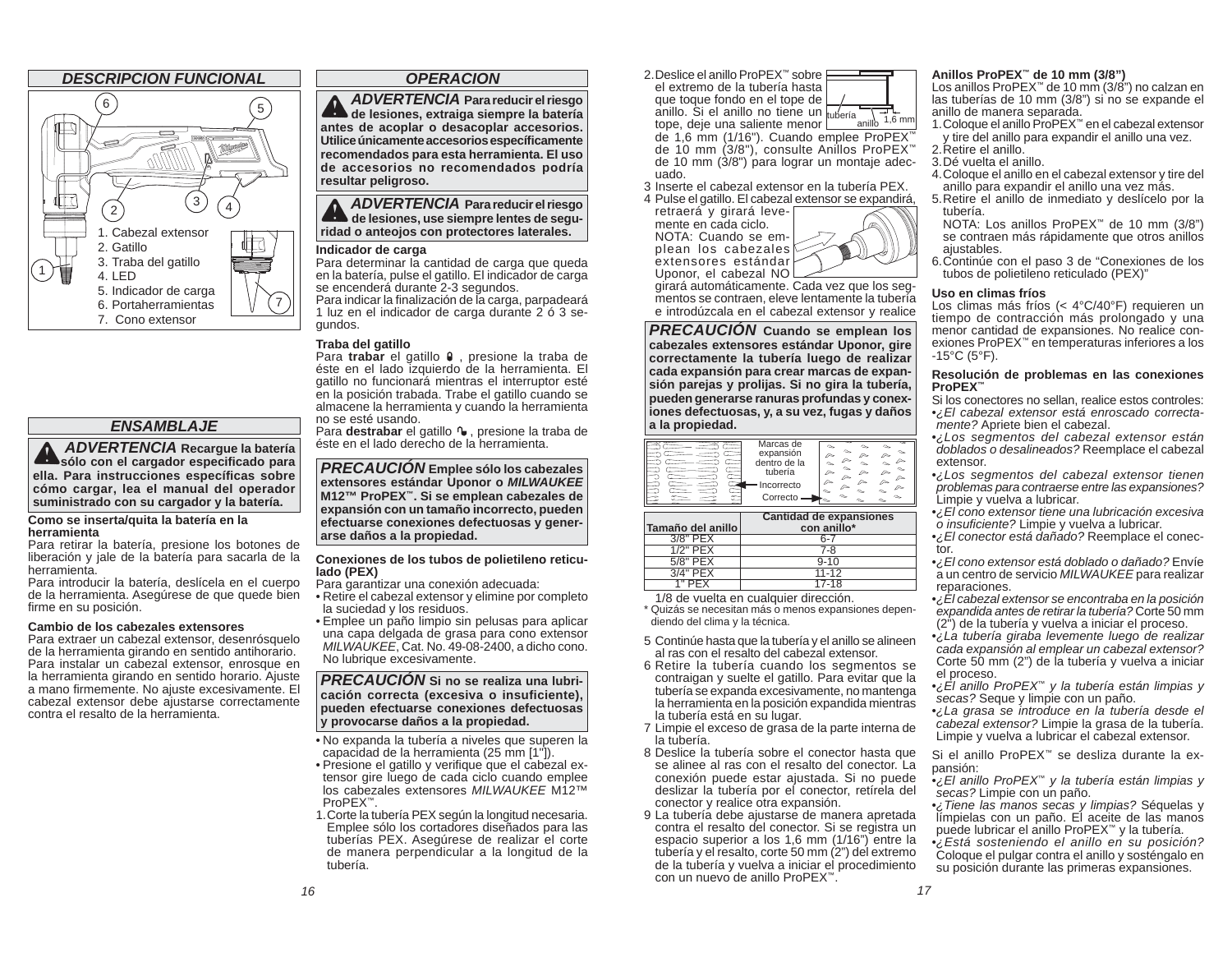# *MANTENIMIENTO*

 *ADVERTENCIA* **Para reducir el riesgo de una lesión, desconecte siempre la herramienta antes de darle cualquier mantenimiento. Nunca desarme la herramienta ni trate de hacer modifi caciones en el sistema eléctrico de la misma. Acuda siempre a un Centro de Servicio** *MILWAUKEE* **para TODAS las reparaciones.**

#### **Mantenimiento de la herramienta**

 Adopte un programa regular de mantenimiento y mantenga sus baterías y cargador en buenas condiciones.

*Todos los meses:*

- Retire el cabezal extensor y remójelo en agente desengrasador para eliminar la grasa de las secciones ubicadas entre los segmentos extensores.
- Pase un paño limpio, seco y sin pelusas por el cono extensor. Vuelva a lubricar.

 Despues de 6 meses a un año, dependiendo del uso dado, envíe su herramienta, batería y cargador, al Centro de Servicio *MILWAUKEE* mas cercano para que le hagan:

- Lubricación
- · Inspección mecánica y limpieza (engranes, flechas, baleros, carcaza, etc.)
- Inspección eléctrica (batería, cargador, motor)
- Probarla para asegurar una adecuada operación mecánicay eléctrica

Si la herramienta no arranca u opera a toda su potencia con una batería completamente cargada, limpie, con una goma o borrador, los contactos de la batería y de la herramienta. Si aun asi la herramienta no trabaja correctamente, regrésela, con el cargador y la batería, a un centro de servicio *MILWAUKEE* para que sea reparada.

#### *ADVERTENCIA* **Para reducir el riesgo de una explosión, no queme nunca una batería, aun si está dañada, "muerta" o completamente descargada.**

#### **Limpieza**

Limpie el polvo y suciedad de las ventilas del cargador y la herramienta. Mantenga los mangos y empuñaduras limpios, secos y libres de aceite o grasa. Use solo jabón neutro y un trapo húmedo para limpiar la herramienta, batería y el cargador, ya que algunos substancias y solventes limpiadores son dañinos a los plásticos y partes aislantes. Algunos de estos incluyen: gasolina, turpentina,thíner, lacas, thíner para pinturas, solventes para limpieza con cloro, amoníaco y detergentes caseros que tengan amonia. Nunca usa solventes inflamables o combustibles cerca de una herramienta.

#### **Reparaciones**

Si su herramienta, batería o cargador están dañados, envíela al centro de servicio más cercano.

# *GARANTÍA LIMITADA - E.U.A. Y CANADÁ*

Se garantiza al comprador original que ninguna de las herramientas eléctricas *MILWAUKEE* (incluido el producto inalámbrico, la herramienta y las baterías; consulte las declaraciones distintas y por separado en GARANTÍA LI de cinco (5) años\* a partir de la fecha de compra y sujeto a ciertas excepciones, *MILWAUKEE* reparará o reemplazará cualquier parte de una herramienta eléctrica que, luego de ser examinada, *MILWAUKEE* compruebe que presenta defectos en material o mano de obra, a menos que se indique lo contrario. Se requiere la devolución de la herramienta eléctrica a un centro de mantenimiento de la fábrica *MILWAUKEE* o a un centro de reparaciones autorizado por *MILWAUKEE*, con gastos de envío prepagados y asegurados. La devolución del producto debe estar acompañada por un comprobante de compra. Esta garantía no se aplica a los daños que *MILWAUKEE* establece que fueron ocasionados por reparaciones o intentos de reparación por parte de personal no autorizado por *MILWAUKEE*, uso indebido, alteraciones, abuso, desgaste y deterioro normal, falta de mantenimiento o accidentes.

\*El período de garantía de las radios para obras, del puerto de alimentación M12™ y de las carretillas de trabajo industrial Trade Titan™ es de un (1) año a partir de la fecha de compra. El período de garantía de la lámpara de trabajo con diodo luminiscente y del foco mejorado con diodo luminiscente es una garantía VITALICIA limitada para el comprador original únicamente. Si durante el uso normal el foco de diodo luminiscente no funciona, la lámpara de trabajo o el foco mejorado se reemplazará sin carga.

\*Esta garantía no cubre las clavadoras aéreas, las engrapadoras, el rociador de pintura inalámbrico, el paquete de baterías inalámbrico, los generadores eléctricos portátiles que funcionan con gasolina, herramientas manuales, elevadores (eléctricos, con palanca y con cadenas manuales), camisas de calefacción M12™, productos reacondicionados y productos de prueba y medición. Se encuentran disponibles garantías distintas para estos productos.

No se necesita registro de garantía para obtener la garantía correspondiente de un producto eléctrico *MILWAUKEE*. La fecha de fabricación del producto se utilizará para determinar el período de garantía si no se presenta un comprobante de compra en el momento en que se

LA ACEPTACIÓN DE LOS DERECHOS A REPARACIÓN Y REEMPLAZO EXCLUSIVAMENTE DESCRITOS EN EL PRESENTE DOCU-MENTO CONSTITUYE UNA CONDICIÓN DEL CONTRATO POR LA COMPRA DE CADA PRODUCTO *MILWAUKEE*. SI NO ACEPTA ESTA CONDICIÓN, NO DEBE COMPRAR EL PRODUCTO. *MILWAUKEE* NO SERÁ EN NINGÚN CASO RESPONSABLE DE DAÑOS INCIDENTALES, ESPECIALES, CONSECUENTES O PUNITIVOS, NI DE COSTOS, HONORARIOS DE ABOGADOS, GASTOS, PÉRDIDAS O DEMORAS SUPUESTAMENTE CAUSADOS COMO CONSECUENCIA DE CUALQUIER DAÑO, FALLA O DEFECTO EN CUALQUIER PRODUCTO, INCLUIDOS, A MODO DE EJEMPLO, RECLAMOS POR PÉRDIDA DE GANANCIAS. ALGUNOS ESTADOS NO PERMITEN LA EXCLUSIÓN O LA LIMITACIÓN DE DAÑOS INCIDENTALES O CONSECUENTES. POR LO TANTO, LAS LIMITACIONES Y EXCLUSIONES ANTERIORES PUEDEN NO APLICARSE PARA USTED. ESTA GARANTÍA ES EXCLUSIVA Y SUSTITUYE A TODAS LAS OTRAS GARANTÍAS EXPRESAS, ESCRITAS U ORALES. SEGÚN LO PERMITA LA LEY, *MILWAUKEE* SE EXIME DE TODA GA-RANTÍA IMPLÍCITA, INCLUIDOS, A MODO DE EJEMPLO, TODA GARANTÍA IMPLÍCITA DE COMERCIABILIDAD O IDONEIDAD PARA UN USO O PROPÓSITO EN PARTICULAR; EN LA MEDIDA EN QUE DICHA RENUNCIA NO ESTÉ PERMITIDA POR LA LEY, DICHAS GARANTÍAS IMPLÍCITAS ESTÁN LIMITADAS A LA DURACIÓN DE LA GARANTÍA EXPRESA APLICABLE SEGÚN SE DESCRIBE ANTERIORMENTE. ALGUNOS ESTADOS NO PERMITEN LIMITACIONES EN LA DURACIÓN DE UNA GARANTÍA IMPLÍCITA. POR LO TANTO, LA LIMITACIÓN ANTERIOR PUEDE NO APLICARSE PARA USTED. ESTA GARANTÍA LE OTORGA DERECHOS LEGALES ESPECÍFICOS Y TAMBIÉN PUEDE TENER OTROS DERECHOS QUE VARÍAN DE ESTADO EN ESTADO.

Esta garantía se aplica a los productos vendidos en los EE. UU. y Canadá.

Consulte 'Service Center Search' (Búsqueda de centro de servicio' en la sección Parts & Services (Piezas y servicios) del sitio web *MILWAUKEE*, www.milwaukeetool.com o llame al 1.800.SAWDUST (1.800.729.3878) para encontrar su Centro de Servicio de la fábrica de *MILWAUKEE* más cercano.

#### *PÓLIZA DE GARANTÍA - VALIDA SOLO PARA MÉXICO, AMÉRICA CENTRAL Y EL CARIBE*

TECHTRONIC INDUSTRIES., garantiza por 5 años este producto a partir de la fecha original de compra.

Esta garantía cubre cualquier defecto que presenten las piezas, componentes y la mano de obra contenidas en este producto Para América Central y el Caribe se debe confirmar en el Centro de Servicio Autorizado el plazo de la garantía.

Para hacer efectiva la Garantía deberá presentar al Centro de Servicio Autorizado la Póliza de Garantía sellada por el establecimiento en donde adquirió el producto. Si no la tienen, podrá presentar el comprobante de compra original.

Usted puede llamar sin costo al teléfono 01 800 832 1949 o por correo electrónico a la dirección "servicio@ttigroupna.com", para ubicar el Centro de Servicio Autorizado más cercano a su domicilio, en el cual además podrá adquirir partes, componentes, consumibles y accesorios, que usted necesite.

#### **Procedimiento para hacer válida la garantía**

Acuda al Centro de Servicio con el producto y la póliza de garantía sellada por el establecimiento donde realizó la compra. Ahí se reemplazará cualquier pieza o componente defectuoso sin cargo alguno para el usuario final. La empresa se hace responsable de los gastos de transportación razonablemente erogados que se deriven del cumplimiento de la presente garantía.

#### **Excepciones**

- La garantía perderá validez en los siguientes casos:
- a) Cuando el producto se hubiese utilizado en condiciones distintas a las normales.
- b) Cuando el producto no hubiese sido operado de acuerdo con el instructivo de uso que le acompaña.

c) Cuando el producto hubiese sido alterado o reparado por personas no autorizadas por TECHTRONIC INDUSTRIES. Nota: Si el cordón de alimentación es dañado, este debe ser remplazado por el fabricante o por un Centro de Servicio Autorizado para

| Modelo:                                       | CENTRO DE SERVICIO Y ATENCION A CLIENTES<br>Rafael Buelna No.1. Col. Tezozomoc Mexico, D.F.<br>Tel. 01 800 832 1949                                        |
|-----------------------------------------------|------------------------------------------------------------------------------------------------------------------------------------------------------------|
| Fecha de Compra: _<br>Sello del Distribuidor: | IMPORTADO Y COMERCIALIZADO POR:<br>TECHTRONIC INDUSTRIES MEXICO. . S.A. DE C.V.<br>Av. Santa Fe 481 piso 6, Col. Curz Manca.<br>CP 05349, Cuajimalpa, D.F. |

VTRO DE SERVICIO Y ATENCIÓN A CLIENTES ael Buelna No.1. Col. Tezozomoc Mexico, D.F. 01 800 832 1949

# *ACCESORIOS*

 *ADVERTENCIA* **Para reducir el riesgo**

de lesiones, siempre extraiga la batería **antes de cambiar o retirar accesorios. Utilice únicamente accesorios específi camente recomendados para esta herramienta. El uso de accesorios no recomendados podría resultar peligroso.**

Para una lista completa de accessorios, refiérase a su catálogo *MILWAUKEE* Electric Tool o visite nuestro sitio en Internet: www.milwaukeetool.com. Para obtener un catálogo, contacte su distribuidor local o uno de los centros de servicio.